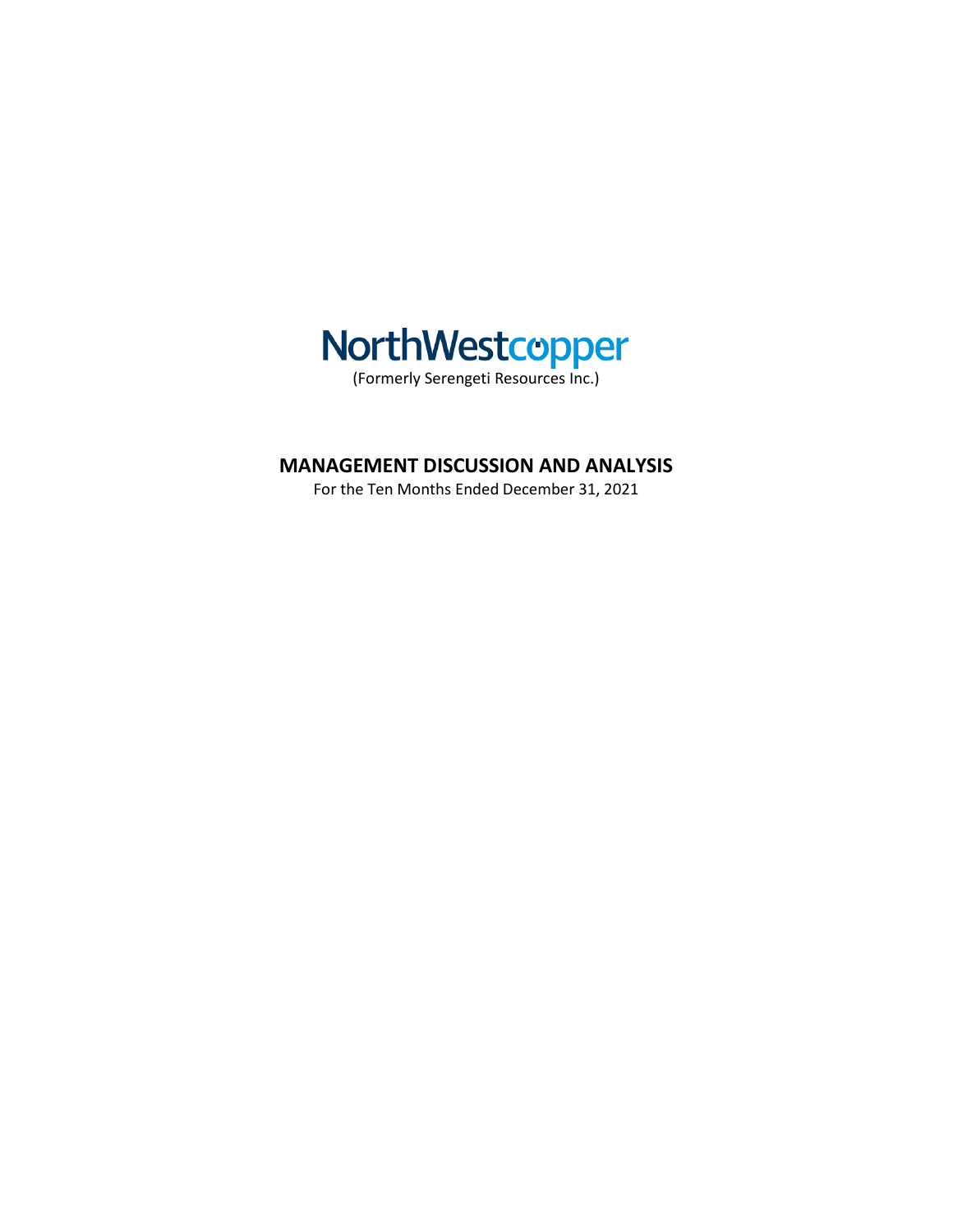### **Introduction and Forward-Looking Statements**

This Management's Discussion and Analysis (the "MD&A"), dated as of April 14, 2022, is for the ten months ended December 31, 2021 and should be read in conjunction with the audited consolidated financial statements as at and for the ten months ended December 31, 2021 and year ended February 28, 2021 of NorthWest Copper Corp. (also referred to as "NorthWest", or the "Company", or "we", or "our", or "its" or "us" within this MD&A), including the related notes thereto (together, the "Annual Financial Statements") and our other corporate filings including our Annual Information Form for the ten months ended December 31, 2021 dated April 14, 2022 (the "AIF"), available under the Company's profile on SEDAR a[t www.sedar.com.](http://www.sedar.com/)

This MD&A contains forward looking statements that involve numerous risks and uncertainties. The Company continually seeks to minimize its exposure to business risks, but by nature of its business and exploration activities and size, will always have some risk. These risks are not always quantifiable due to their uncertain nature. Should one or more of these risks and uncertainties, including those set forth in this MD&A under the headings "Cautionary Notes Regarding Forward-Looking Statements" materialize, or should underlying assumptions prove incorrect, then actual results may vary materially from those described in forward-looking statements.

The written disclosure of technical information in this MD&A has been reviewed, verified and approved by Ian Neill, P.Geo, Vice President, Exploration of the Company and a Qualified Person ("QP") for the purposes of National Instrument 43-101 – *Standards of Disclosure for Mineral Projects* ("NI 43-101"). Readers are directed to the section entitled "Scientific and Technical Disclosure" included within this MD&A.

NorthWest was incorporated under the *Company Act* of the Province of British Columbia on March 5, 1973 under the name of "Dual Resources Ltd.", which name was changed to "Serengeti Diamonds Ltd." on January 20, 1994. The Company went through a restoration on April 26, 1999. On March 22, 2001, NorthWest changed its name to "Serengeti Resources Inc.". On August 30, 2005, the Company transitioned to the *Business Corporations Act* (British Columbia). On March 5, 2021, the Company changed its name to "NorthWest Copper Corp." in connection with the Arrangement (as defined below).

The Company's corporate office is located at Suite 1900-1055 West Hastings Street, Vancouver British Columbia, Canada V6E 2E9 and its registered and records office is located at 2200-885 West Georgia Street, Vancouver British Columbia, Canada V6C 3E8.

NorthWest is a mineral exploration and development company advancing its portfolio of projects in north-central British Columbia, including Kwanika, the Company's copper-gold resource-stage project, which is held indirectly through Kwanika Copper Corporation ("KCC"), a joint venture company owned approximately 69% by NorthWest and 31% by POSCO International Corporation ("POSCO") at December 31, 2021 (see "*First Close of SPA with POSCO*" below) , and the 100% owned high-grade copper-gold Stardust Project.

The common shares of the Company are currently listed for trading on the TSX Venture Exchange (the "Exchange") under the trading symbol "NWST". The Company is a reporting issuer in British Columbia and Alberta and files its continuous disclosure documents with the Canadian Securities Authorities in such provinces. Such documents are available on SEDAR at www.sedar.com. All dollar amounts stated in the MD&A are expressed in Canadian dollars unless noted otherwise.

During the ten months ended December 31, 2021, the Company changed its fiscal year end to December 31, from February 28. The Company's annual transition period is the ten months ended December 31, 2021, and the comparative period is the twelve months ended February 28, 2021. The new financial year will align the Company with its peer group in the mineral resources sector. For additional information see the Notice of Change in Financial Year-End filed on SEDAR on June 10, 2021.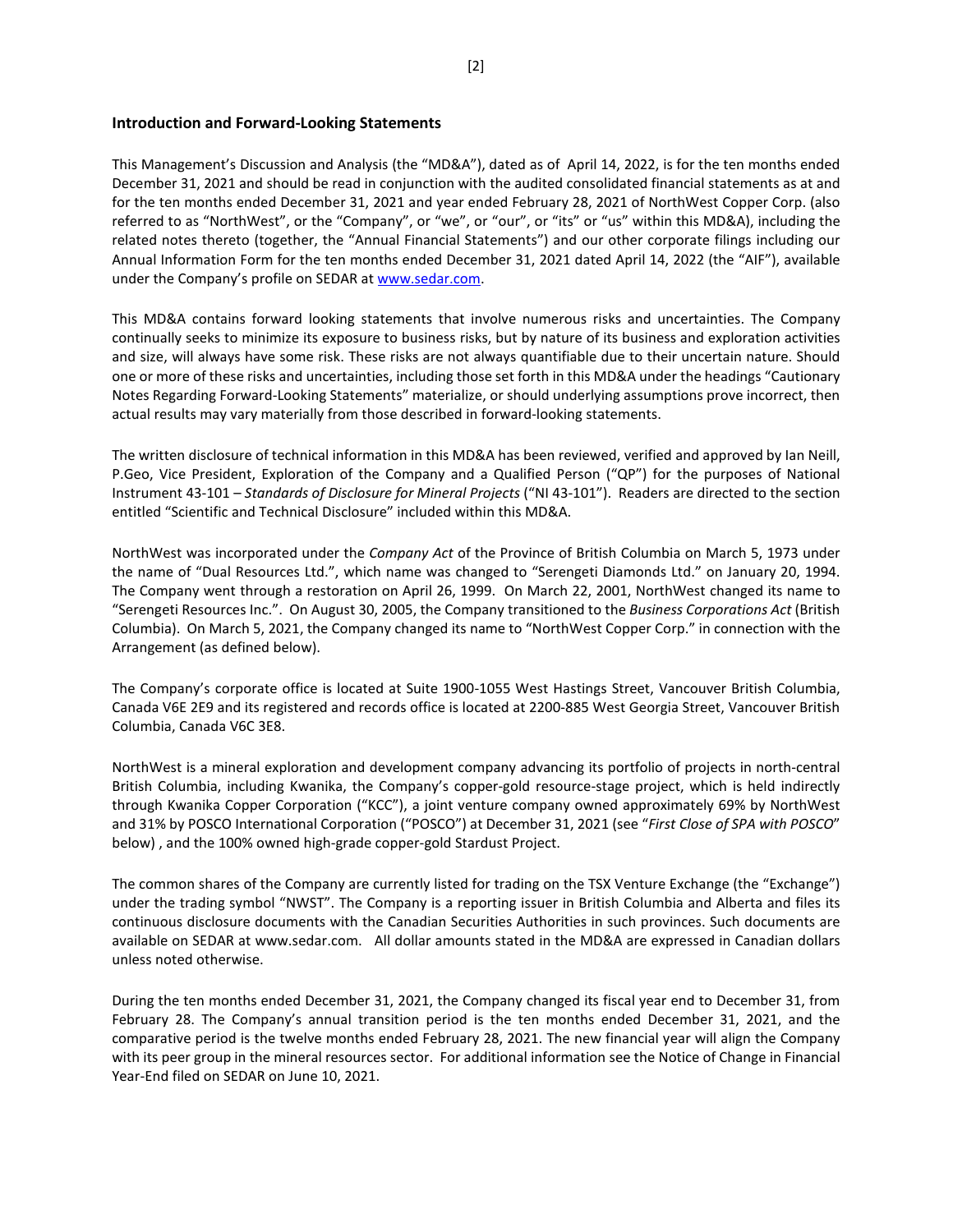On March 5, 2021, following receipt of shareholder approval on February 26, 2021, the Company consolidated all the issued and outstanding common shares on a two for one basis (the "Consolidation"). The Consolidation reduced the common shares issued and outstanding at March 5, 2021 from 112,153,368 pre-consolidated to 56,076,589 postconsolidated common shares. Following the close of the merger with Sun Metals Corp. (see "*Merger Transaction with Sun Metals Corp.*" below), the Company's issued and outstanding shares at March 5, 2021 was 111,563,745. The comparative period number of shares presented in the MD&A have been retroactively adjusted to reflect the two-for-one common share consolidation.

# **Summary of Activities**

# *Merger Transaction with Sun Metals Corp.*

On March 5, 2021, the Company announced it had completed the previously announced plan of arrangement under the Business Corporations Act (British Columbia) (the "Arrangement") with Sun Metals Corp. ("Sun Metals") pursuant to which NorthWest acquired all of the issued and outstanding shares of Sun Metals (the "Transaction") on the basis of 0.215 common shares of NorthWest (on a post-Consolidation basis) for each share of Sun Metals held.

In connection with the Transaction, on December 17, 2020 Sun Metals closed an agreement with a syndicate of underwriters co-led by PI Financial Corp. and Haywood Securities Inc. in connection with a bought deal private placement (the "Transaction Offering") of an aggregate of 82,800,000 subscription receipts (the "Subscription Receipts") at a price of \$0.125 per Subscription Receipt for gross proceeds of \$10,350,000. The gross proceeds of the Offering (less 50% of the underwriter's 6% cash commission and all of the underwriters' expenses) were held in escrow pending satisfaction of certain conditions which were satisfied on March 5, 2021, upon which each Subscription Receipt automatically converted into one unit (each, a "Unit") of Sun Metals. Each Unit consisted of one common share of Sun Metals and one-half of one common share purchase warrant.

Upon the closing of the Arrangement, Sun Metals became a wholly owned subsidiary of NorthWest and the Company issued 55,323,061 common shares, 2,866,523 stock options with a weighted average exercise price of \$1.09, and 15,423,541 warrants with a weighted average exercise price of \$1.05 to former securityholders of Sun Metals. The Company then changed its name to NorthWest Copper Corp. and began trading on the Exchange under the symbol "NWST" after receiving final acceptance from the Exchange. Additional information regarding the Transaction is available on SEDAR a[t www.sedar.com](http://www.sedar.com/)

# *First Close of SPA with POSCO*

On December 29, 2021 the Company entered into a share purchase agreement ("SPA") with POSCO whereby NorthWest agreed to purchase all of POSCO's approximately 31% interest in KCC for total consideration of \$11 million, payable in common shares of NorthWest.

Pursuant to the terms of the SPA, NorthWest will issue to POSCO a total of \$11 million in common shares in three tranches over a period of approximately four months.

On February 23,2022 the Company completed the first issuance of shares ("Tranche 1") to POSCO pursuant to the SPA and issued 5,194,805 common shares to POSCO. As part of the Tranche 1 closing, the shareholder joint venture agreement ("JVA") entered into among NorthWest, POSCO and KCC was terminated and any interest or rights of POSCO with respect to the Kwanika Project under the JVA, including offtake rights, terminated as well.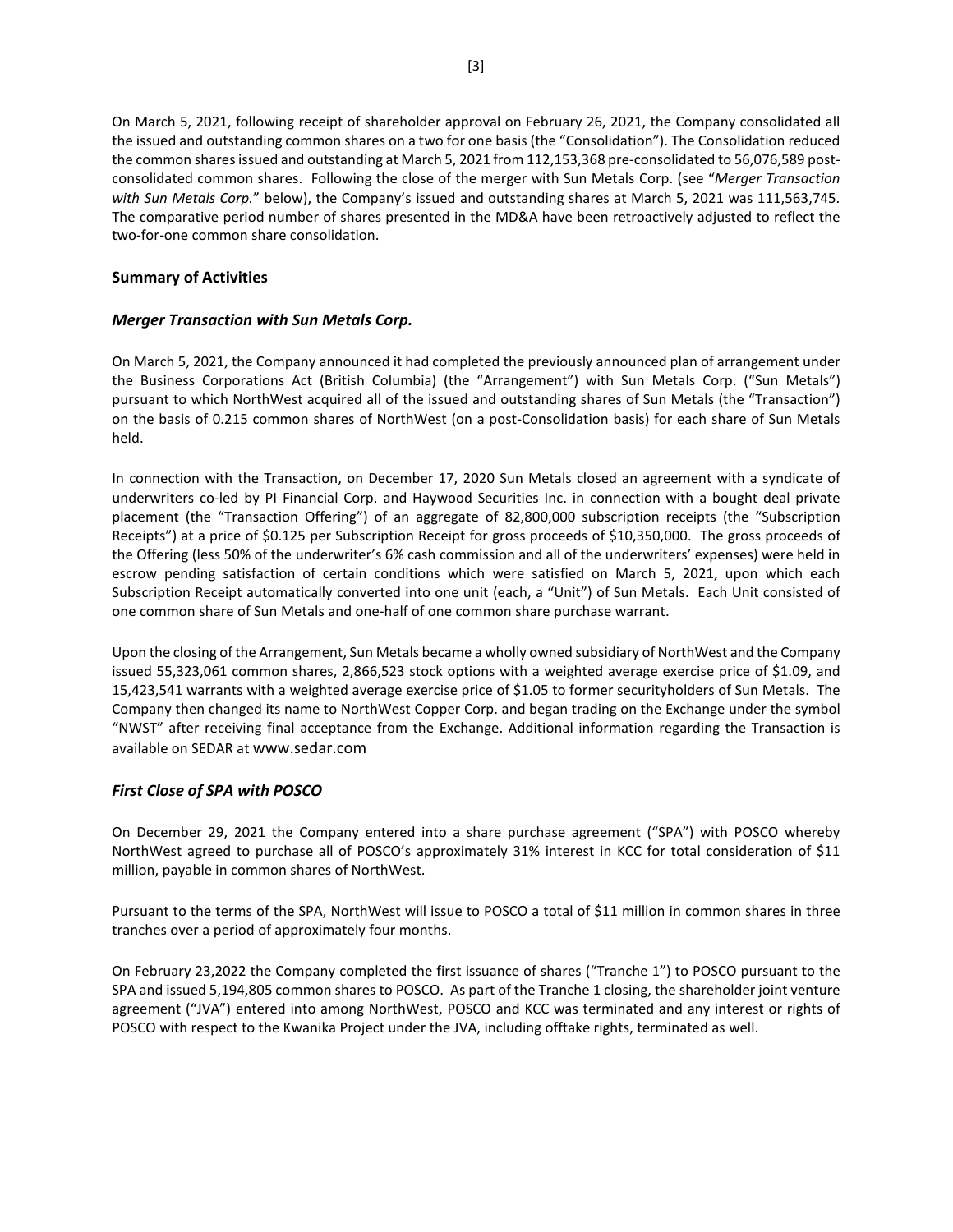| <b>Tranche</b> | Date of Issue                        | Value (C\$) | <b>NWST Share Price (C\$)</b>         |
|----------------|--------------------------------------|-------------|---------------------------------------|
| Tranche 1      | February 23, 2022                    | \$4,000,000 | \$0.77                                |
| Tranche 2      | 60 days after Tranche 1              | \$4,000,000 | Trailing 20-day VWAP at date of issue |
| Tranche 3      | 120 days after Tranche 1 \$3,000,000 |             | Trailing 20-day VWAP at date of issue |

# *Funding Future Growth*

On December 2, 2021 the Company completed a bought-deal private placement, pursuant to which a syndicate of underwriters led by National Bank purchased 16,950,000 charity flow-through common shares (the "Charity FT Shares") that were issued as "flow-through shares" within the meaning of the *Income Tax Act (Canada)* (the "Offering"). The Charity FT Shares were sold at a price of C\$1.18 per Charity FT Share for aggregate gross proceeds of C\$20,001,000. In connection with the Offering, the Company paid the underwriters a cash commission equal to 5.0% of the gross proceeds of the Offering.

# *Strengthened Board*

On March 14, 2022 the Company announced that David Smith had joined the Company's Board of Directors. Mr. Smith brings a broad background in the industry as well as a breadth of highly relevant and recent experience.

### **Outlook**

NorthWest expects to continue exploring Kwanika, Stardust, East Niv and its portfolio of other projects with the intent to identify additional mineralization and create shareholder value through discovery and delineation.

In March 2022 NorthWest commenced an extensive exploration program for 2022 that will consist of drilling and surveying programs at Kwanika, Stardust, East Niv, Lorraine and Arjay, with a total exploration budget of \$19.4 million. On March 31, 2022 the Company announced it had commenced drilling at the Kwanika project. NorthWest has an extensive drill program planned for 2022 with over 30,000 metres of drilling in total expected over its entire portfolio, with a minimum of 8,600 metres planned at Kwanika.

Over the coming months, the Company will also be focused on completing:

• an updated 43-101 mineral resource estimatefor the Kwanika and Stardust projects, expected in calendar Q2 2022; and

• a NI 43-101 compliant mineral resource estimate at Lorraine, expected in calendar Q2 2022.

During the ten months ended December 31, 2021, the Company spent \$7.0 million on exploration activities at East Niv, Stardust, Lorraine, and other projects owned by the Company, and incurred \$4.2 million on exploration activities on behalf of KCC. The Company's exploration expenditures are higher than the initial 2021 field season budget of \$8.5 million primarily due to the drill program conducted at Stardust as well as additional drilling and the completion of an aeromagnetic survey at Kwanika.

### **Summary of Exploration Programs**

### **Kwanika Copper Company**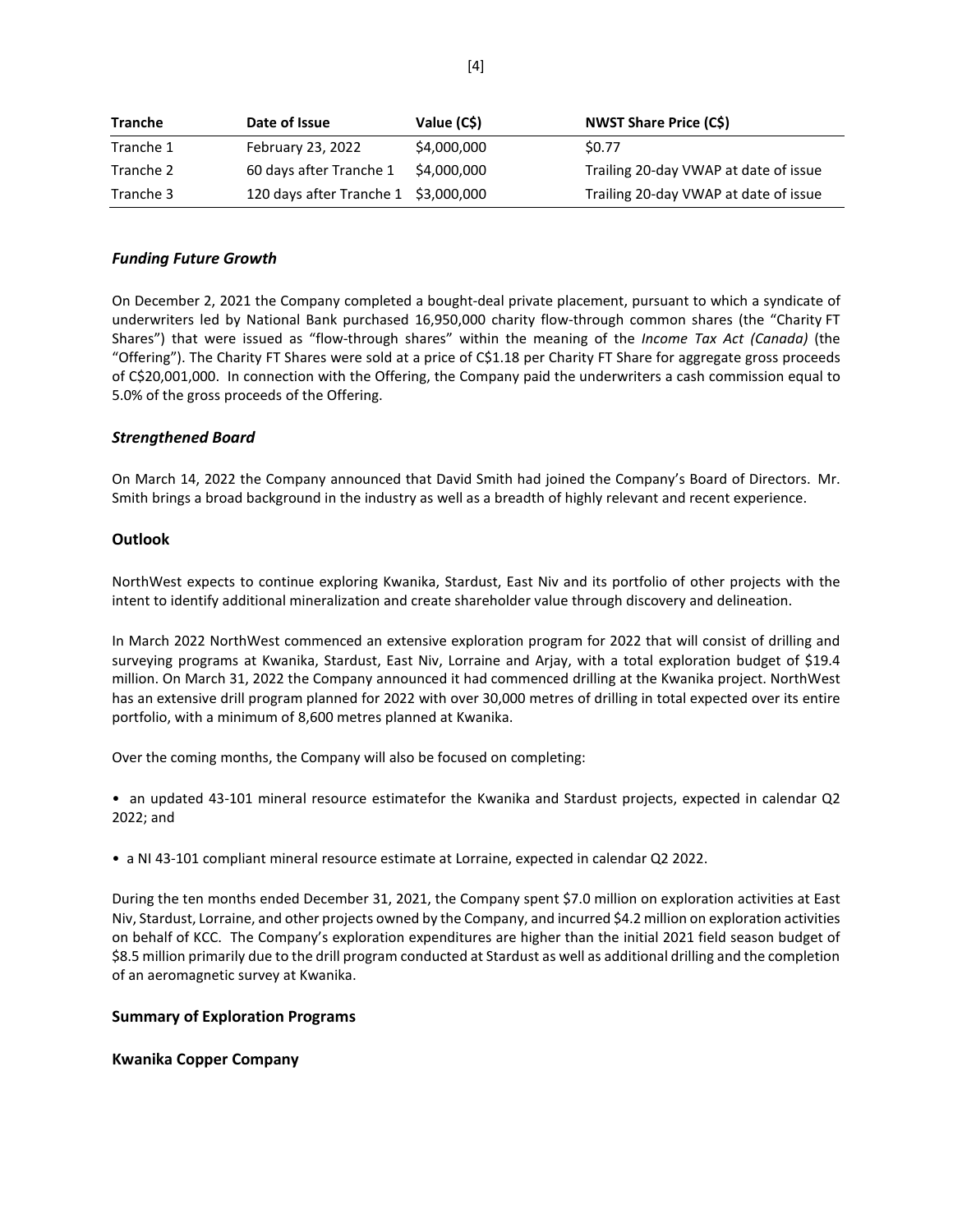### **Overview**

The Kwanika Project is located in the prolific Quesnel Terrane, which hosts numerous porphyry copper-gold deposits such as Mount Milligan, New Afton, and Highland Valley. It is easily accessible by road from the town of Fort St. James, British Columbia.

Kwanika hosts two bulk tonnage calc-alkaline porphyry deposits, the primary Central Zone Cu-Au porphyry, and secondary South Zone Cu-Au-Mo porphyry deposit. The Central Zone was discovered by the Company in 2006 and features both a near surface open-pit resource, and a higher-grade underground resource that has the potential for block cave mining.

On November 24, 2017, NorthWest completed a transaction whereby NorthWest, POSCO and KCC signed the definitive JVA for the exploration and development of the Kwanika property. Pursuant to the JVA, the respective interests of NorthWest and POSCO in the Kwanika Project were transferred to KCC, which serves as the vehicle for the joint venture.

On March 1, 2021, KCC's shareholders approved a formal budget for \$3.5 million and a work program at the Company's property which was submitted by NorthWest as operator. At the shareholders meeting, POSCO elected not to participate for its proportionate share of the 2021 Kwanika program and budget, NorthWest elected to participate for its proportionate share and NorthWest also elected to fund the shortfall resulting from POSCO's election not to participate. These elections by the shareholders have resulted in 100% of the 2021 Kwanika Program and Budget being funded by NorthWest. During the four months ended June 30, 2021, NorthWest incurred \$1.5 million in costs on behalf of KCC. Following approval of the funding request by the KCC board, the amount owing from KCC to NorthWest was settled in common shares of KCC, and NorthWest and POSCO's corresponding ownership percentages were updated to 68.98% and 31.02%, respectively. During the six months ended December 31, 2021, NorthWest incurred \$2.7 million in costs on behalf of KCC. Subsequent to December 31, 2021, the remaining 2021 costs incurred on behalf of KCC were settled in shares.

### **Exploration**

The Company commenced its 2022 drilling program at Kwanika in March 2022, with a minimum program of 8,600 metres currently planned. As at the date of this MD&A, there is currently one drill rig actively drilling, and the program is expected to increase to three drill rigs at the peak of the program. Additionally, the Company has commenced a 3D induced polarization (IP) survey for the main part of Kwanika to assist with targeting.

The 2021 Kwanika drilling program focused on enhancing high-grade copper-gold mineralization within the known resource footprint of the Kwanika Central Zone (see "*Mineral Resource*" section below). NorthWest also conducted a limited step-out program, designed to test areas of sparse drilling around both the Central Zone and the South Zone. During the 2021 field season the Company drilled a total of 9,305 metres in 22 holes between June and August 2021. In addition to the exploration drilling program outlined, in 2021 the Company also conducted regional exploration on a property wide basis. Work consisted of a property wide low level detailed aeromagnetic survey, along with ground geophysical surveying, soil sampling, stream silt sampling, rock sampling and geologic mapping, and twelve (12) line kms of IP surveying on the Rottacker target area to provide additional detail to the survey completed in 2020. Additional follow up rock and soil sampling was completed in the South Creek target areas and the Rottacker North target area.

On October 20, 2020, the Company announced it had completed the Kwanika 2020 work program and additional mineralized zones had been intersected in resource step-out drillholes at Kwanika. A total of nine (9) drill holes for 4,350 metres were drilled and tested five (5) exploration and resource expansion targets. Additionally, approximately 16 line-km of IP surveys north and south of the Central Zone resource were carried out to develop known targets, as well as at the Rottacker area located 20 km south of Kwanika.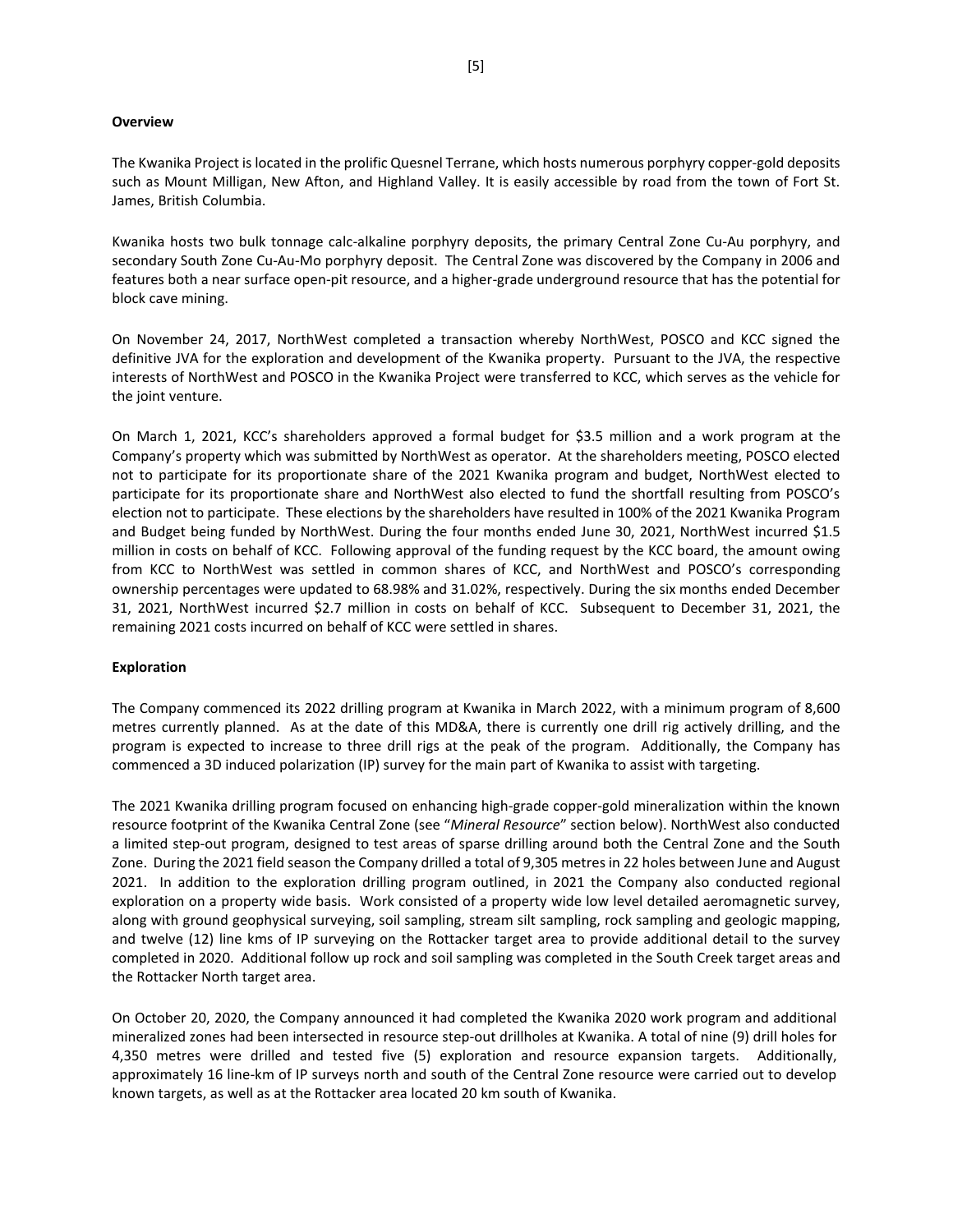On December 16, 2020, the Company reported the first batch of assays results from the 2020 work program and on February 2, 2021 the balance of the results.

# **Mineral Resource**

An updated mineral resource estimate was published for the Central Zone in April 20[1](#page-5-0)9<sup>1</sup>. The updated resource estimate was completed by Moose Mountain Technical Services (MMTS) of Victoria, British Columbia under the direction of Sue Bird, P. Eng., an independent QP. The Measured and Indicated ("M+I") resource is estimated to contain 1.32 billion pounds of Cu and 1.83 million ounces of Au in addition to a significant Inferred resource (see table below). Importantly, the resource estimate has identified coherent higher-grade domains within the open pit and underground M&I resources. Highlights of the resource estimate include:

- An overall increase in contained metal from the 2016 resource estimate, including increases of 44% for Cu, 32% for Au, and 52% for Ag in the M+I categories;
- Conversion of 42.9 million tonnes of Indicated resources to Measured category, representing approximately 20% of the combined open pit and underground M+I resource; and
- Combined M+I resource of 223.6 million tonnes grading 0.27% copper, 0.25 g/t gold and 0.87 g/t silver containing 1.32 billion pounds of Cu, 1.83 million ounces of Au and 6.27 million ounces of Ag as summarized in the table below.

The 2019 Central Zone resource was based on 143 holes totaling 65,695 metres drilled at the Central Zone by the Company since 2006 and incorporated drilling results from the 2018 program at Kwanika. Revised grade trends for copper and gold were modelled separately reflecting the presence of multiple mineralizing events and enrichment in gold and copper, resulting in a wider mineralized envelope extending deeper within the Central Zone compared with the 2016 resource estimate. A revised 3D geological model created in 2018 provided a key input for the new resource model. Furthermore, the 2019 resource was based on more reasonable confining shapes drawing on the 2017 PEA mining shapes for guidance. A total of six (6) resource domains were developed which were based on the geological model and included revised copper mineral speciation modelling as well as trend modelling for gold and copper. Copper and gold were modelled using independent variographic parameters within domains to accurately reflect the grade trends for each metal. Kriging interpolation was used to develop the resource for both gold and copper and was checked against nearest-neighbour (NN) and inverse-distance-cubed (ID3) for each metal to ensure consistency, precision and accuracy.

| <b>Pit-Constrained</b> |               |           |                    |               |             |             |              |                        |             |  |
|------------------------|---------------|-----------|--------------------|---------------|-------------|-------------|--------------|------------------------|-------------|--|
| <b>Classification</b>  | Quantity (Mt) | Cut-off   |                    | Grade         |             |             |              | <b>Contained metal</b> |             |  |
|                        |               | (CuEq%)   | CuEq<br>$(\%)$     | Cu<br>$(\%)$  | Au<br>(g/t) | Ag<br>(g/t) | Cu<br>(MIbs) | Au<br>(koz)            | Ag<br>(koz) |  |
| Measured               | 24.2          | 0.13      | 0.51               | 0.34          | 0.33        | 1.07        | 179          | 254                    | 833         |  |
| Indicated              | 80.4          |           | 0.30               | 0.20          | 0.18        | 0.69        | 360          | 454                    | 1,784       |  |
| <b>Total M+I</b>       | 104.6         |           | 0.35               | 0.23          | 0.21        | 0.78        | 540          | 708                    | 2,617       |  |
| Inferred               | 5.7           |           | 0.23               | 0.16          | 0.13        | 0.65        | 20           | 25                     | 119         |  |
|                        |               |           | <b>Underground</b> |               |             |             |              |                        |             |  |
| <b>Classification</b>  | Quantity (Mt) | Confining |                    | Grade         |             |             |              | <b>Contained metal</b> |             |  |
|                        |               |           | CuEq<br>(%)        | Cu<br>$(\% )$ | Au<br>(g/t) | Ag<br>(g/t) | Cu<br>(MIbs) | Au<br>(koz)            | Ag<br>(koz) |  |

Table 1: Summary of Total Pit and Underground Resource - Kwanika Central (effective date: December 14, 2018)

<span id="page-5-0"></span><sup>&</sup>lt;sup>1</sup> Please se[e NI 43-101 technical report](https://serengetiresources.com/site/assets/files/1510/ni43-101-serengetikwanika-rev-final-04172019.pdf) titled "NI 43-101 Technical Report for the Kwanika Project Resource Estimate Update 2019," dated April 17, 2019 for further information with respect to the 2019 Kwanika Mineral Resource Estimate, filed under the Company's SEDAR profile at [www.sedar.com.](http://www.sedar.com/) As a result of the 2019 Central Zone resource estimate, the NI 43-101 technical report titled "NI 43-101 Technical Report for the Kwanika Project Preliminary Economic Assessment Update 2017" dated April 3, 2017 and filed on the Company's SEDAR profile is considered a historical report and is no longer current.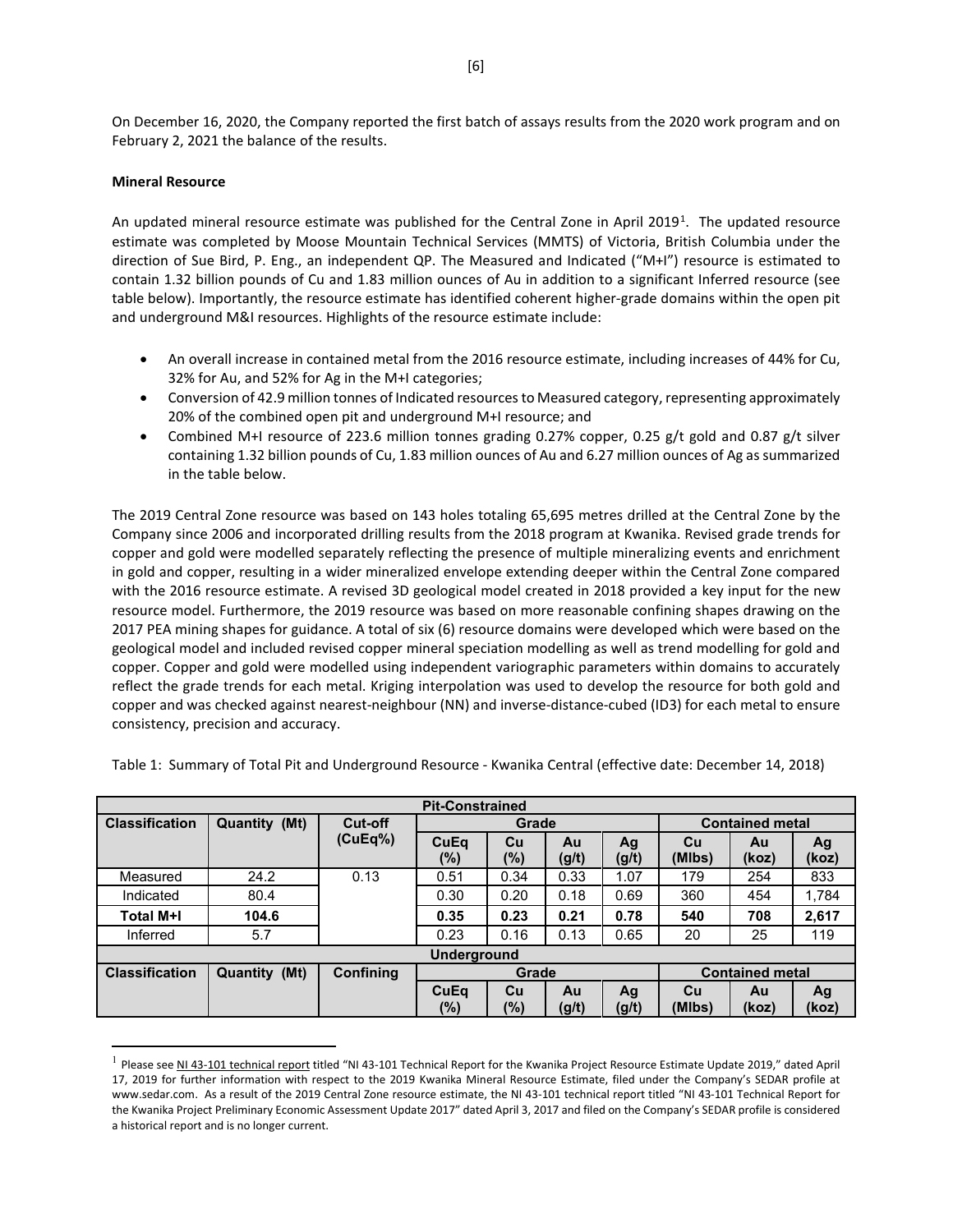|                       |                                     | <b>Shape</b><br><b>Basis</b><br>(CuEq%) |                                 |        |       |       |        |       |       |
|-----------------------|-------------------------------------|-----------------------------------------|---------------------------------|--------|-------|-------|--------|-------|-------|
| Measured              | 18.7                                | 0.27                                    | 0.58                            | 0.36   | 0.40  | 1.15  | 151    | 239   | 692   |
| Indicated             | 100.2                               | confining                               | 0.44                            | 0.29   | 0.27  | 0.92  | 634    | 884   | 2.964 |
| <b>Total M+I</b>      | 118.9                               | shape -                                 | 0.46                            | 0.30   | 0.29  | 0.96  | 784    | 1.123 | 3,656 |
| Inferred              | 84.7                                |                                         | 0.27                            | 0.17   | 0.18  | 0.60  | 319    | 480   | 1,634 |
|                       | <b>Combined Pit and Underground</b> |                                         |                                 |        |       |       |        |       |       |
| <b>Classification</b> | Quantity (Mt)                       | Cut-off                                 | <b>Contained metal</b><br>Grade |        |       |       |        |       |       |
|                       |                                     |                                         |                                 |        |       |       |        |       |       |
|                       |                                     | (CuEq%)                                 | CuEq                            | Cu     | Au    | Ag    | Cu     | Au    | Ag    |
|                       |                                     |                                         | $(\%)$                          | $(\%)$ | (g/t) | (g/t) | (MIbs) | (koz) | (koz) |
| Measured              | 42.9                                | As                                      | 0.54                            | 0.35   | 0.36  | 1.10  | 330    | 493   | 1,525 |
| Indicated             | 180.6                               | applicable                              | 0.38                            | 0.25   | 0.23  | 0.82  | 994    | 1,338 | 4,748 |
| <b>Total M+I</b>      | 223.6                               | for pit and<br>ug from                  | 0.41                            | 0.27   | 0.25  | 0.87  | 1,324  | 1,831 | 6,273 |

Central Zone Resource Notes:

- Resources are reported within a combined open pit and underground shape to define "reasonable prospects of eventual economic extraction". Open-pit constrained mineral resources are confined to an open pit shell above the potential block cave and created using an NSR cut-off grade of CAD\$11.30. Underground resources contain all material confined within a shape defined by the 0.27% CuEq cut-off. Mineral resources are not mineral reserves and do not have demonstrated economic viability. All figures are rounded to reflect the relative accuracy of the estimate.
- Open pit constrained mineral resources are reported at a copper equivalent cut-off of 0.13% and underground resources report all material within shapes defined by the 0.27% CuEq grade shell. The cut-offs are based on prices of US\$3.25/lb of copper, US\$1,350/oz of gold, US\$17/oz of silver and assumed recoveries of 91% for copper, 75% for gold, 75% for silver.
- Copper equivalents are calculated using the formula below based on metal prices of US\$3.25/lb of copper, US\$1,350/oz of gold and US\$17/oz of silver. Metal recoveries of 91% for copper, 75% for gold and 75% for silver have been applied to the copper equivalent calculations.
- CuEq = Cu% + ((Augpt/31.1034\*AuPrice\*AuRecovery) + (Aggpt/31.1034\*AgPrice\*AgRecovery)) / (CuPrice\*CuRecovery\*22.0462)

### **Stardust Project**

#### **Overview**

Pursuant to the Transaction with Sun Metals, the Company acquired a 100% interest in the Stardust Project, a carbonate replacement deposit ("CRD") located in north-central British Columbia. Stardust is a large mineralized system with true district potential. It features a 2.2-km corridor of mineralization including four mineralization styles typical of a CRD system: porphyry, skarn, manto and epithermal vein. Stardust is one of the few CRD systems with all CRD components fully intact.

The Stardust Project is located in British Columbia, Canada, an area of political stability that has a well-established regulatory regime and a government that has demonstrated strong support for the mining industry. In addition to a stable and well-regulated legal and governance environment, infrastructure is a strong contributor to British Columbia's standing as a prime location to operate in. The project is located 38 km east of a rail spur which connects to Prince George, British Columbia, and is located the same distance from a single-phase power grid. A 230-kV power line, which connects the currently closed Kemess mine to the British Columbia power grid, is located approximately 80 km northeast of the project. The project is accessible by well-maintained Forest Service roads, and is approximately a two hour drive north from Fort St James. Climate conditions are also favorable in the area with moderate precipitation in both summer and winter, meaning year-round road access to Stardust is possible.

#### **Exploration**

The Company completed a drill program with one diamond drill rig at the Stardust property in September 2021. The three (3) drillhole program tested two targets; two holes were into a sparsely drilled, steeply plunging target parallel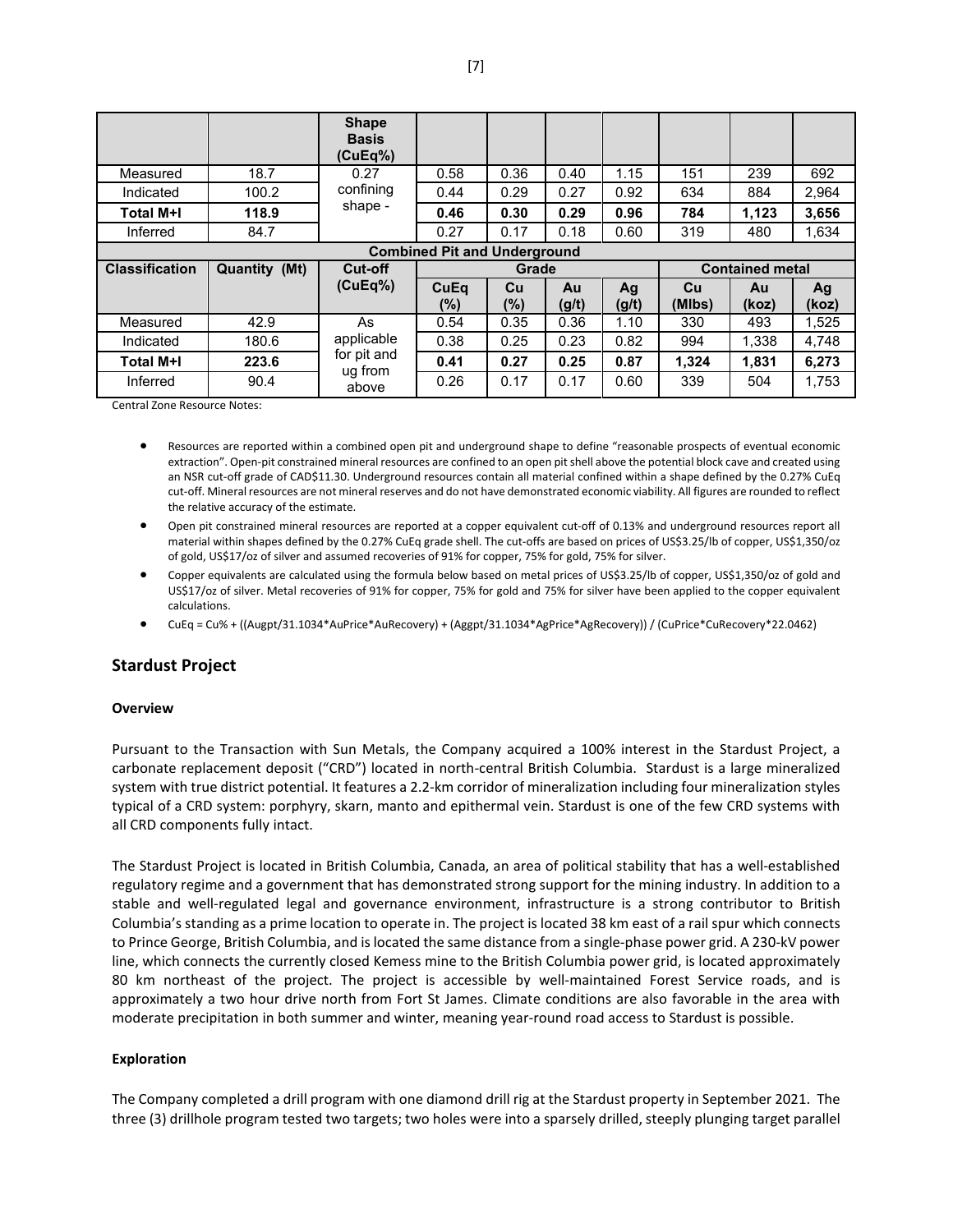to the high-grade 421 Zone and another hole targeted expansion of the 421 Zone. In total, the Company drilled a total of 1,665 metres. The Company continues to evaluate the historic exploration completed at Stardust to develop further drill targets and plan for the 2022 drill program, expected to begin in June 2022.

Stardust has seen approximately \$25 million invested in historic exploration including 80,000 metres of drilling over 390 holes, 5,800 soil samples, two airborne magnetic and extensive mapping and prospecting.

Subsequent to the historic drilling, the Company has had significant discovery success at Stardust, drilling approximately 32,220 metres of diamond drill core in 63 holes from 2018 to 2020. Most of this drilling was focused on the discovery and delineation of the 421 zone, which was discovered in 2018 by one of that year's strongest copper-gold drill holes in North America, DDH18-SD-4[2](#page-7-0)1, which returned 100 metres of 5.05% CuEq<sup>2</sup>. In 2019 and 2020, the Company built on that success and materially expanded the known mineralized zones, building continuity of mineralization from surface down to 900 metres depth.

In addition to this, the Company conducted surficial geochemical surveys consisting of 9,812 soils samples and 122 rock samples. An airborne geophysical survey consisting of 1,128 line kms with a versatile time domain electromagnetic (VTEM™plus) system and a horizontal magnetic gradiometer. Ground geophysical surveys consisting of 71.85 line kms of large loop electromagnetics (EM), 28.1 line km of Induced Polarization, 28.09 km of ground magnetics, 3 km of magnetotellurics and 19 drill holes were surveyed with a down hole EM system. A Light Detection and Ranging survey (LiDAR) coupled with an aerial photo acquisition covering 88.3 km<sup>2</sup> was also conducted over the project area.

### **Mineral Resource**

On May 17, 2021, the Company announced a new updated mineral resource estimate for Stardust<sup>[3](#page-7-1)</sup> which incorporates the 421 zone and the Canyon Creek zone, and consists of Indicated mineral resources totaling 1,962,900 tonnes at 2.59% CuEq<sup>[4](#page-7-2)</sup>, 1.31% Cu, 1.44 g/t Au and 27.1 g/t Ag and Inferred mineral resources totaling 5,843,200 tonnes at 1.88% CuEq, 0.86% Cu, 1.17 g/t Au and 20.0 g/t Ag all at a cut-off of US \$65/tonne and 2.5 metre minimum mining width.

| Tonnes >   | <b>Grades</b> |          |          |      |  |
|------------|---------------|----------|----------|------|--|
| <b>COG</b> | %Cu           | $g/t$ Au | $g/t$ Ag | CuEa |  |
| 1.962.900  | 1.31          | 1.44     | 27.1     | 2.59 |  |
| 5,843,200  | 0.86          | 1.17     | 20.0     | 1.88 |  |
|            |               |          |          |      |  |

Table 1 – Summary of Indicated and Inferred Resources

Table 2- Resource Sensitivity to changes in cut-off grade

| Indicated         |                        |      | <b>Grades</b> |          |      |
|-------------------|------------------------|------|---------------|----------|------|
| $COG \frac{1}{2}$ | Tonnes ><br><b>COG</b> | %Cu  | $g/t$ Au      | $g/t$ Ag | CuEq |
| 65                | 1,962,888              | 1.31 | 1.44          | 27.1     | 2.59 |
| 85                | 1,603,223              | 1.48 | 1.62          | 30.2     | 2.93 |
| 105               | 1,309,183              | 1.65 | 1.82          | 33.2     | 3.25 |
| 125               | 1,061,374              | 1.83 | 2.02          | 36.2     | 3.60 |

<span id="page-7-0"></span> $^{2}$  See press release dated November 14, 2018 available under Sun Metals' profile on SEDAR at www.sedar.com

<span id="page-7-1"></span><sup>&</sup>lt;sup>3</sup> See the technical report entitled "Stardust Project Updated Mineral Resource Estimate NI 43-101 Technical Report", with an effective date of May 17, 2021, filed under the Company's SEDAR profile a[t www.sedar.com](http://www.sedar.com/)

<span id="page-7-2"></span><sup>&</sup>lt;sup>4</sup> The following equation was used to calculate copper equivalence: CuEq = Copper (%) + (Gold (g/t) x 0.718) + (Silver (g/t) x 0.009).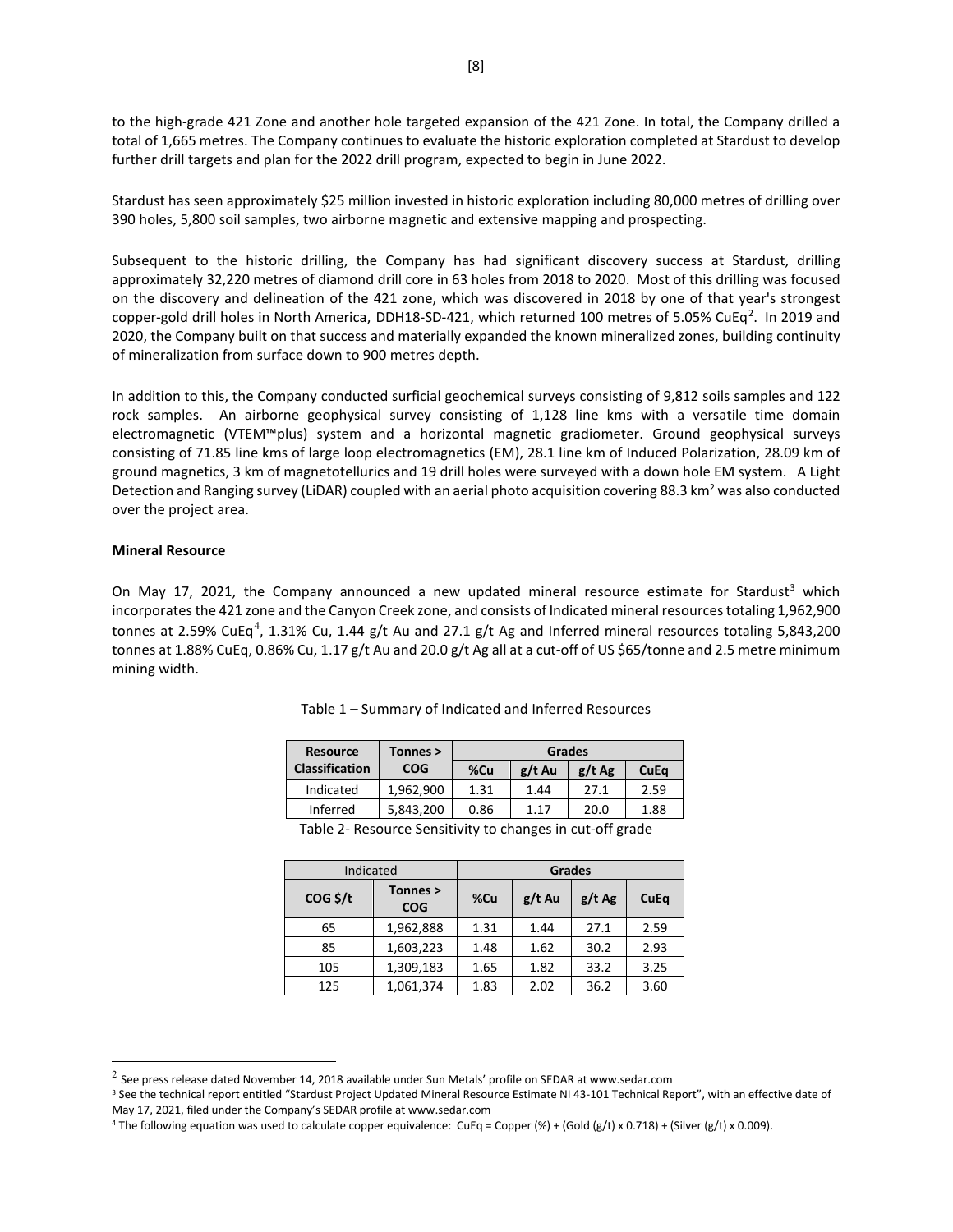|                                | <b>Inferred</b> | <b>Grades</b> |          |          |      |  |  |
|--------------------------------|-----------------|---------------|----------|----------|------|--|--|
| <b>COG</b><br>$\frac{2}{3}$ /t | Tonnes > COG    | %Cu           | $g/t$ Au | $g/t$ Ag | CuEq |  |  |
| 65                             | 5,843,160       | 0.86          | 1.17     | 20.0     | 1.88 |  |  |
| 85                             | 4,317,343       | 0.97          | 1.35     | 22.6     | 2.15 |  |  |
| 105                            | 3,091,762       | 1.10          | 1.54     | 24.9     | 2.43 |  |  |
| 125                            | 2,158,409       | 1.24          | 1.73     | 27.6     | 2.73 |  |  |

Notes:

• Mineral resources are not mineral reserves and do not have demonstrated economic viability. There is no certainty that all or any part of the mineral resources estimated will be converted into mineral reserves. The estimate of mineral resources may be materially affected by geology, environment, permitting, legal, title, taxation, sociopolitical, marketing or other relevant issues. Inferred mineral resources have a great amount of uncertainty as to their existence and as to whether they can be mined economically. It cannot be assumed that all or part of the Inferred mineral resources will ever be upgraded to a higher category.

The updated Stardust mineral resource estimate was prepared by Ronald G. Simpson, P.Geo, of GeoSim Services Inc. with an effective date of May 17, 2021, and replaces the previous Stardust mineral resource estimate<sup>[5](#page-8-0)</sup>. Mr. Simpson is an independent QP.

The data cut-off used for the resource estimate is March 31, 2021. The base case cut-off of US\$65/t was determined based on metal prices of US \$3.25/lb copper, US \$1,600/oz gold and US \$20/oz silver, underground mining cost of US \$45/t, processing cost of US \$15/t and G&A cost of US \$5/t. Recoveries used in calculation of the base case cutoff were based on recent metallurgical test results and were assumed to be 94% for gold and copper and 86% for silver.

# **East Niv Project**

### **Overview**

The Company acquired East Niv by staking in 2018 and conducted a limited field program which returned some encouraging results. East Niv lies within Mesozoic volcanic rocks of the Stikine Terrane along the unconformity between the Upper Triassic Takla and Early Jurassic Hazelton Groups and is located approximately 40 km SW of the Kemess Minesite, owned by Centerra Gold.

In July 2021, the Company announced it had staked 16 additional claims, expanding the property size to 43,297 Hectares.

#### **Exploration**

Between July and September 2021, the Company completed an initial drilling program of 10 holes for a total of 2,915 metres. In addition to diamond drilling, the Company continued to explore the broader East Niv region and carrying out field work to identify additional new targets for follow-up. The Company conducted an IP survey on the East Niv property in July 2021, expanding the surveying completed in 2020. In August, regional exploration work including rock and soil sampling, geological mapping, and regional Porphyry Indicator Mineral ("PIM") sampling was completed. Additionally, a detailed low level airborne magnetic survey was completed in the two lakes creek area of the property. The Company is currently planning for the 2022 drilling program at East Niv, expected to begin in July 2022.

<span id="page-8-0"></span><sup>&</sup>lt;sup>5</sup> Please see NI 43-101 technical report titled "Stardust Project NI 43-101 Technical Report" with an effective date of January 8, 2018 available under Sun Metals Corp.'s SEDAR profile a[t www.sedar.com](http://www.sedar.com/) for the previous mineral resource on the Stardust deposit.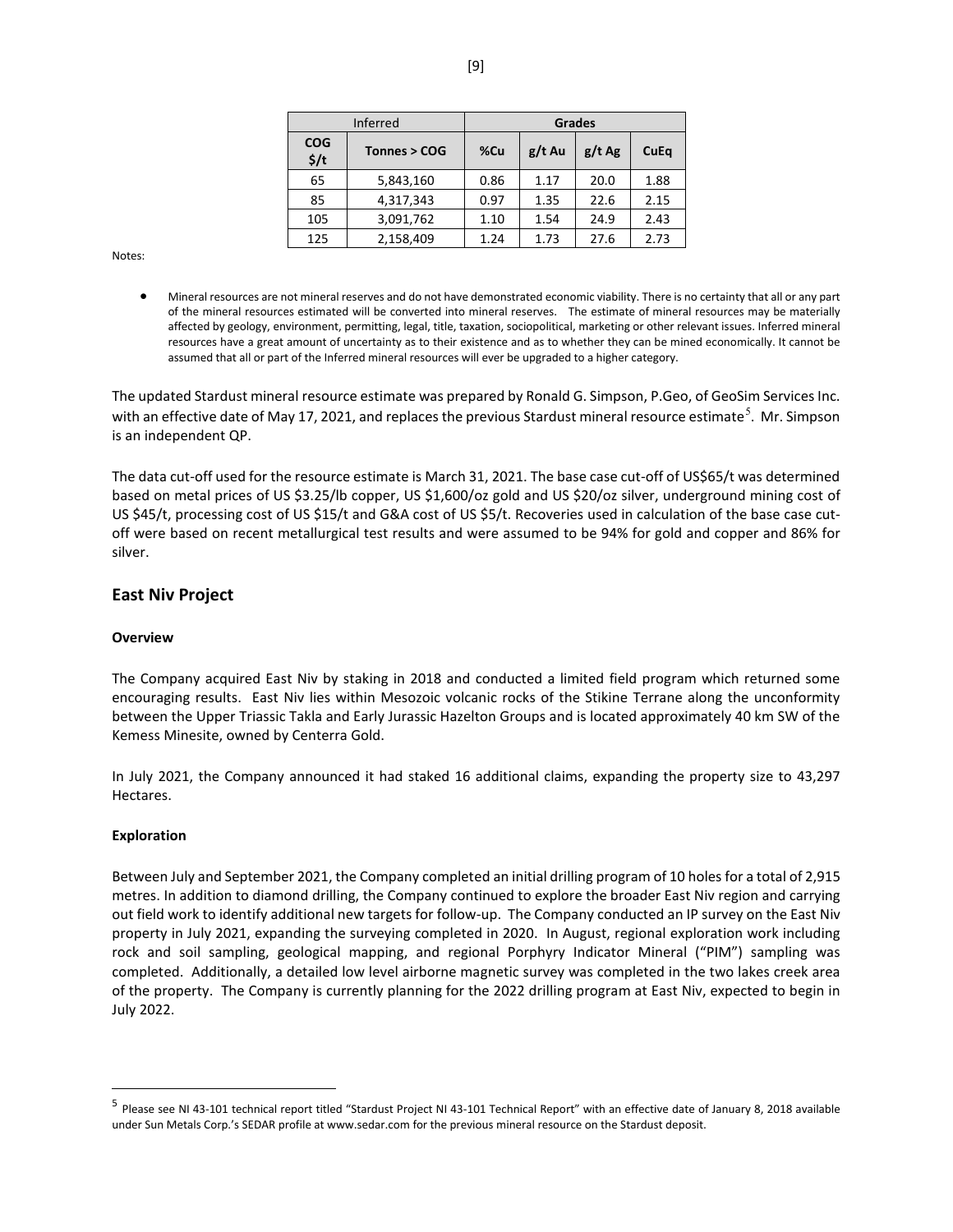On October 7, 2020, NorthWest reported the balance of the results from the 2020 field program at East Niv. The mapping, sampling and a 17.5 line km IP geophysical survey completed during the quarter have outlined a previously unknown, 3.5 sq km multiparameter porphyry copper-gold target at East Niv encompassing a number of porphyrystyle copper-gold occurrences, demonstrating regional scale potential and the property was expanded to over 20,750 hectares.

On July 27, 2020 the Company reported on preliminary results from the mapping and sampling program conducted at East Niv during the 2020 field season. Several areas of interest were identified along a 3.5 km long by up to 1.3 km wide northwest-southeast prospective trend from treeline to valley floor consisting of discrete magnetic high features, several mineralized occurrences and correlated anomalous copper soil geochemistry from prior analytical results and preliminary 2020 field XRF results. The main showing, first identified in 2019 and grading up to 0.82% copper, 1.14 g/t gold in composite grab samples was extended significantly in strike extent, and a second mineralized monzodiorite outcrop, measuring 200 by up to 50 metres in width was discovered 650 metres to the east.

On August 14, 2019, the Company reported further results of field work completed on the East Niv property located 40 km SW of the Kemess Mine. The work identified a newly recognized cluster of partially outcropping copper-gold porphyry and related high-grade Cu-Au vein occurrences located in a dilatant jog within a major regional structure that the Company believes has the potential to host multiple mineralized porphyry centers. The property was expanded to 6,405 hectares.

# **Lorraine Project**

# **Overview**

Pursuant to the Transaction with Sun Metals, the Company acquired the Lorraine copper-gold project, located in northcentral B.C., 40 km north of the Stardust project and 270 km northwest of the city of Prince George, B.C. The Lorraine project comprises two contiguous properties, the Lorraine-Jajay and the Jan-Tam-Misty properties. The Company owns 100% of the Lorraine-Jajay property, and 90% of the adjacent Tam-Misty property, and Commander Resources holds a 10% carried interest. The combined properties consist of 140 mineral claims and cover an area of approximately 39,046 hectares. The Lorraine project is well served by resource infrastructure, including all-season roads, the Kemess power corridor to the northeast and the Canadian National Railway line to the southwest.

The Tam-Misty property is subject to a 3% Net Smelter Return ("NSR") royalty, which can be reduced to 1% NSR royalty, and is subject to a capped advanced royalty payment of \$500,000, of which \$500,000 has been paid as of December 31, 2021.

Sun Metals entered into an agreement with Teck Resources Limited ("Teck") in November 2020 pursuant to which they acquired Teck's 51% joint venture interest in the Lorraine Project. Pursuant to the terms of the Teck agreement, NorthWest will make the following future payments to Teck in either cash or common shares of the Company:

• \$500,000 payable on November 25, 2022.

The Company will also make the following contingent milestone payments to Teck in either cash or common shares of the Company:

- \$500,000 upon a Preliminary Economic Assessment;
- \$2,000,000 upon a Feasibility Study; and
- \$5,000,000 upon a construction decision.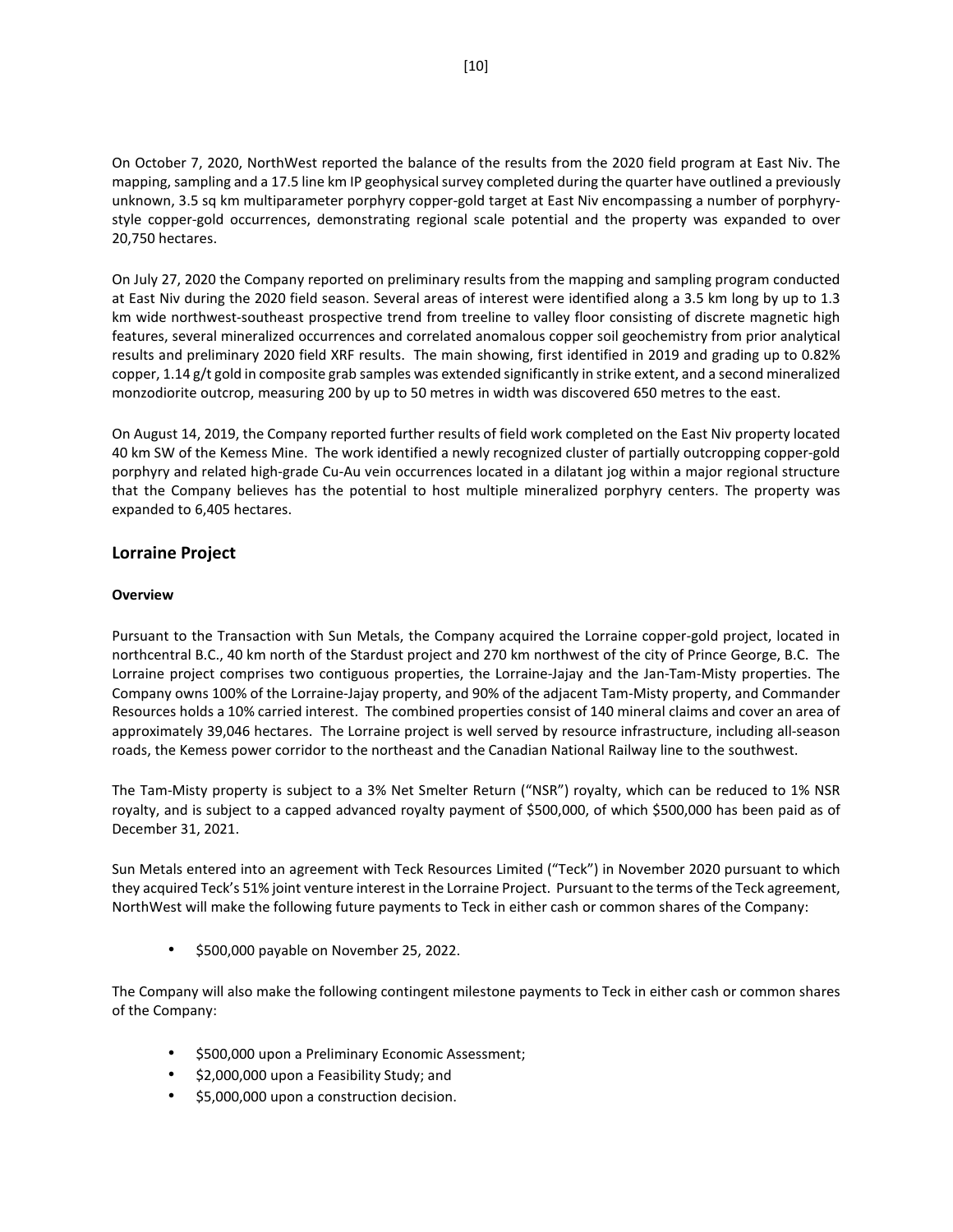Pursuant to the terms of the acquisition, Teck has also retained a 1.0% NSR royalty on all claims that are not already burdened by a royalty and a 0.25% NSR royalty on all claims that are subject to the existing Tam-Misty royalties. Additionally, if NorthWest sells or options all or a portion of the property to a third party at any time during a 60 month period commencing from the date of the agreement, NorthWest will pay to Teck 20% of the sale proceeds, net of exploration expenses incurred on the property by NorthWest following closing.

# **Exploration**

During the ten months ended December 31, 2021, the Company undertook a compilation and review of the historic data on the Lorraine project, in order to understand previous targeting and develop new targets on the property. An initial field assessment was conducted in July 2021, and Company geologists commenced a mapping and sampling program at Top Cat and the Lorraine project in August 2021. Seventeen (17) line kms of IP geophysical surveying was completed in the main Lorraine deposit area with an additional four (4) kms of surveying in the Tam prospect area. In addition, a low level detailed airborne magnetics survey was completed over the main Lorraine – Bishop – All Alone Dome deposit trend, as well as the Rhonda – Dorothy prospects area.

In October 2019, Teck completed an airborne survey at the Lorraine Project.

# **Historic Mineral Resource**

The Upper Main, Lower Main and Bishop zones at Lorraine were the subject of a 2012, NI 43-101 resource estimate published by Lorraine Copper Corp. titled "Summary Report on the Lorraine-Jajay Property Omineca Mining Division, B.C."<sup>[6](#page-10-0)</sup> with an effective date of December 16, 2015. In that report, Gary Giroux, P.Eng. a QP, provided the following estimate:

| Resource<br>Category <sup>7</sup> | Tonnes     | Copper | Gold  |
|-----------------------------------|------------|--------|-------|
|                                   |            | (%)    | (g/t) |
| Indicated                         | 6,419,000  | 0.61   | 0.23  |
| Inferred                          | 28,823,000 | 0.45   | 0.19  |

A QP as defined under NI 43-101 has not completed sufficient work to classify the above historical estimate as a current mineral resource. NorthWest is not treating the historical estimate as a current mineral resource. Mineral resources are not mineral reserves and do not have demonstrated economic viability. There is no certainty that all or any part of the mineral resources estimated will be converted into mineral reserves.

# **Top Cat Project**

### **Overview**

On July 15, 2019 the Company optioned a group of claims covering approximately 21,600 hectares in central British Columbia.

The Company may earn a 100% interest by:

<span id="page-10-0"></span><sup>6</sup> See updated and amended NI 43-101 Technical Report entitled "Summary Report on the Lorraine-Jajay Property Omineca Mining Division, B.C." with an effective date of December 16, 2015, as amended July 22, 2016, which can be found on Lorraine Copper Corp.'s profile on SEDAR at www.sedar.com.

<span id="page-10-1"></span> $7$  The cut-off grade used in the resource estimate was 0.2% copper (Cu).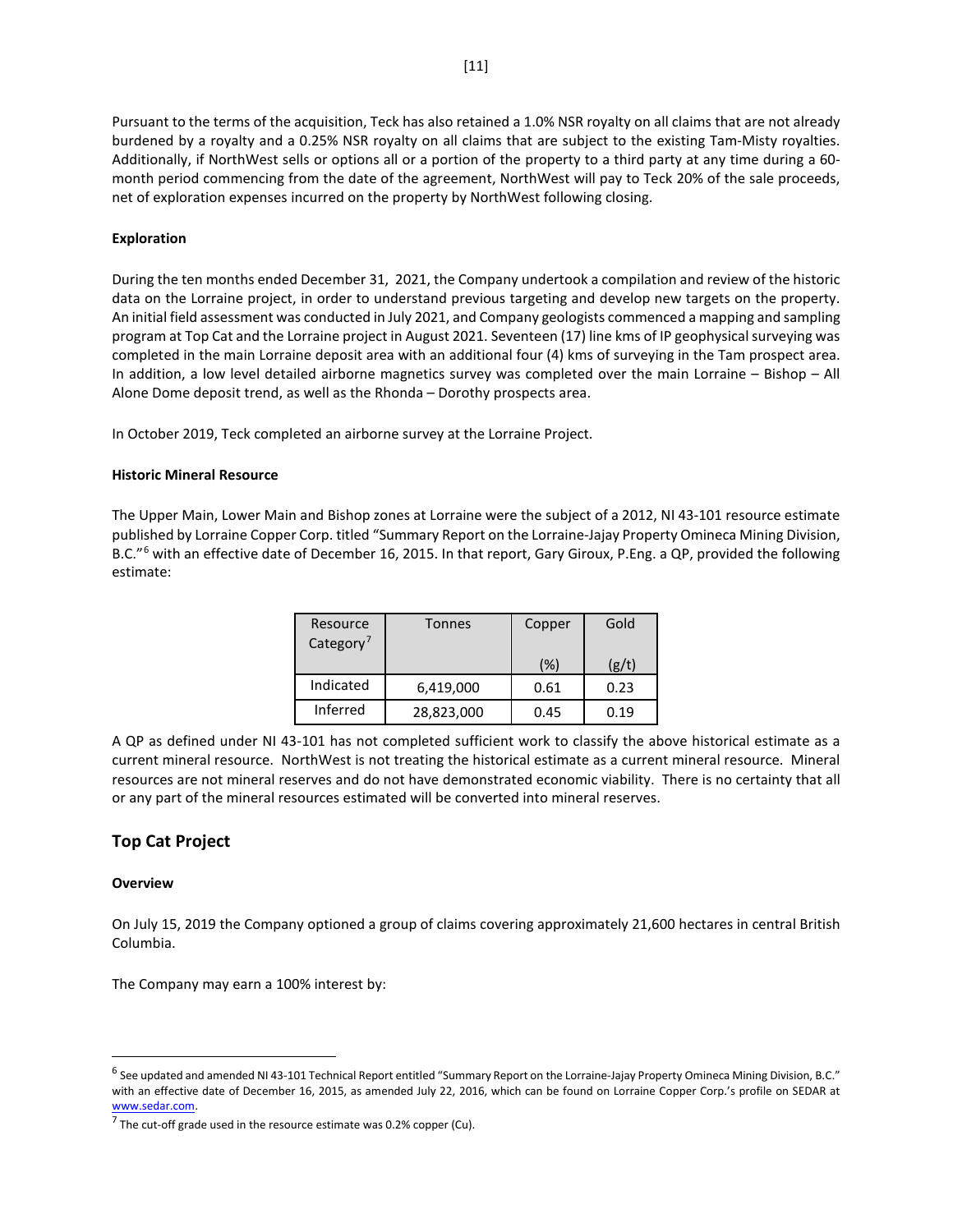- Making staged cash payments totaling \$340,000 over 5 years; \$18,000 of which was paid on signing. On November 7, 2019, the Company issued 41,666 common shares at a fair value of \$18,333 in lieu of cash payment pursuant to the option agreement. On July 13, 2020, the Company paid \$22,000 pursuant to the option agreement. On July 20, 2021, the Company paid \$25,000 pursuant to the option agreement;
- Issuing a total of 750,000 common shares in stages over a 5-year period. On August 2, 2019, 50,000 common shares were issued upon Exchange approval of the option agreement. On July 13, 2020, the Company issued 50,000 common shares with fair value of \$28,000 pursuant to the option agreement. On July 20, 2021 the Company issued 50,000 common shares with a fair value of \$35,000 pursuant to the option agreement;
- Incurring a total of \$1,250,000 in exploration expenditures over a 5-year period with a minimum of \$100,000 to be spent before the first anniversary of the agreement, which minimum expenditure requirement has been met; and
- Granting the optionors a 3% NSR on the property, subject to the Company's right to purchase a 2% NSR for \$2,000,000 at any time prior to the first anniversary of commercial production.

# **Exploration**

NorthWest completed an initial assessment in July 2021, and company geologists undertook a mapping and sampling program at Top Cat and the Lorraine project in August 2021.

Two target areas in particular stand out on the Top Cat property, one of which was the focus of the 2020 work program as follows:

### *Nova*

The Nova area is located in the northern portion of the property area and is largely overlain by till with local angular mineralized magnetite-sulphide bearing pyroxenite boulders underlain by an intense magnetic anomaly measuring roughly 500m by 800m.

In 2020 field season a program of geological mapping, soil silt and rock geochemical sampling was focused on Nova area targets and 13.5 km of induced polarization geophysical surveying was completed including three lines at Nova and one to the east.

### *Cat Mountain*

NorthWest completed a detailed historical data compilation which resulted in the accumulation of 632 rock, and 4,547 soil samples; 69 drill hole logs and related assays from Cat Mountain; and various geophysical surveys dating back to 1974.

Cat Mountain has seen over 10,000 metres of drilling in 69 drill holes completed between 1977 and 2007. Most holes are located within the Bet (western) and Hoffman (eastern) zones which are characterized by quartz-magnetite ± chalcopyrite-Au veins and as copper replacements in volcanic rocks.

Company geologists completed a mapping and sampling program at Top Cat in September 2019, collecting 79 rock and 282 soil and stream sediment samples from six (6) prospective localities on the property. Copper mineralization, in the form of chalcopyrite and/or bornite, was observed at all six (6) localities and gold assays from trace to 6.50 g/t Au were returned from the sampling.

# **Other Projects**

NorthWest also holds a 100% interest in several other properties and an approximately 56.3% interest in one additional property in joint venture partnership with Fjordland Exploration Inc. The majority of the properties are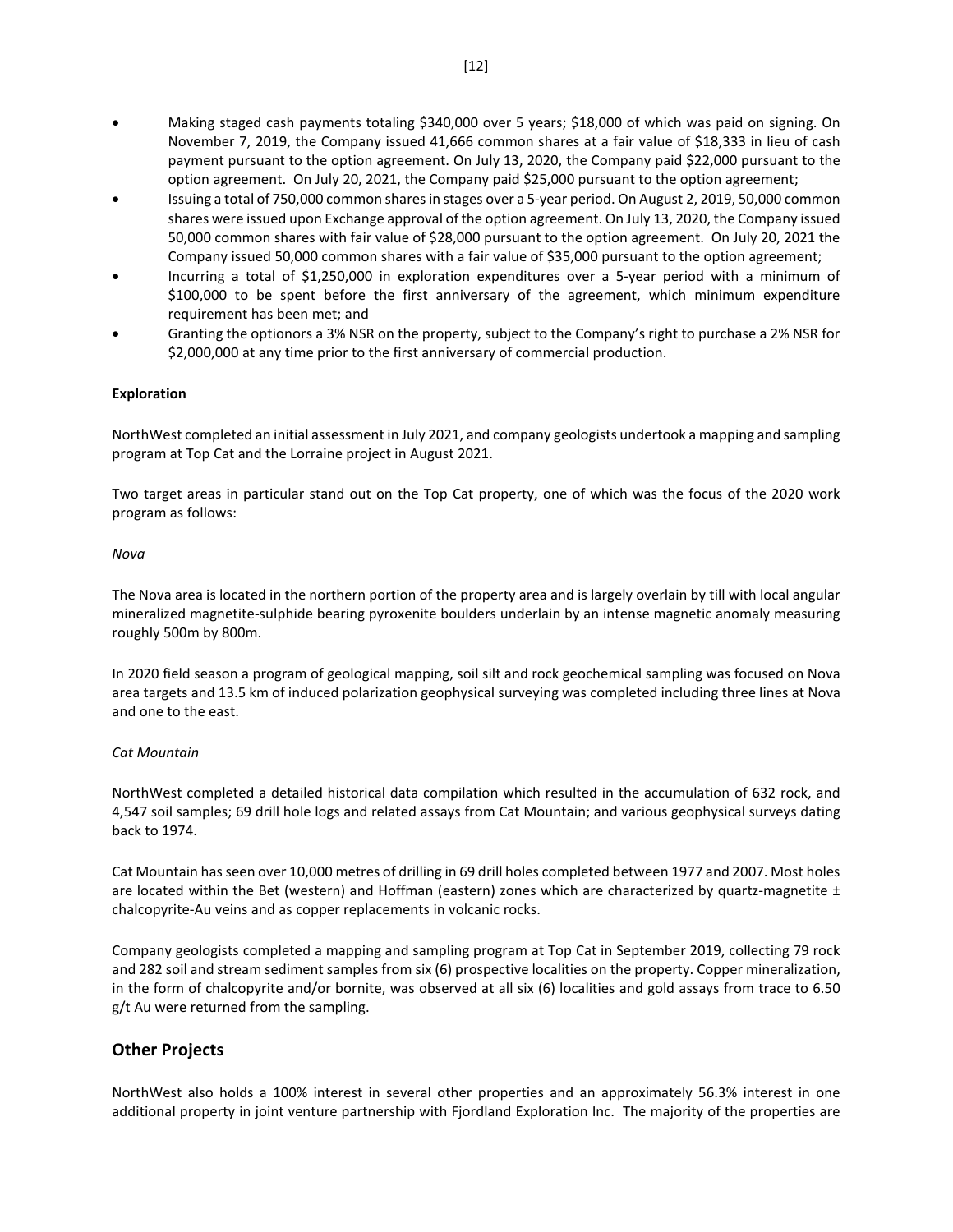located in the Quesnel Trough of British Columbia and eastern limb of the Stikine Terrane. The Quesnel Trough is host to the Kemess, Mt. Milligan, Mt. Polley, New Afton, and Copper Mountain porphyry copper-gold deposits.

Details of NorthWest's property portfolio in British Columbia can be found on the Company's website at [www.northwestcopper.ca.](http://www.northwestcopper.ca/)

#### **Selected Financial Information**

Management is responsible for the Annual Financial Statements referred to in this MD&A, and provides officers' disclosure certifications filed to the Canadian provincial securities commissions. Although the Company's Audit Committee reviews the Annual Financial Statements and MD&A and makes recommendations to the Company's Board, it is the Board which has final approval of the Annual Financial Statements and MD&A. The Annual Financial Statements have been prepared using accounting policies in compliance with International Financial Reporting Standards ("IFRS") and interpretations of the IFRS Interpretations Committee ("IFRIC") as issued by the International Accounting Standards Board ("IASB"), effective December 31, 2021.

### **Change in Accounting Policy**

Our significant accounting policies are presented in Note 2 of the audited consolidated financial statements for the ten months ended December 31, 2021.

In order to enhance the relevance of the Company's financial to the economic decision-making needs of users and improve comparability with our peers, the Company has voluntarily changed its accounting policy with respect to mineral properties and capitalized exploration expenditures, consistent with the guidance provided in IFRS 6 – Exploration and Evaluation of Mineral Resources and IAS 8 – Accounting Policies, Changes in Accounting Estimates and Errors. In prior periods the Company's policy was to capitalize exploration and evaluation expenditures. The Company has elected to change this accounting policy to expense exploration expenditures as incurred, effective with the presentation of the December 31, 2021 audited consolidated financial statements, on a retrospective basis. The Company will continue to capitalize acquisition costs related to mineral properties until such time as it has been established that the property is commercially viable and technically feasible, sold, or becomes impaired. The full accounting policy is as follows:

> *The fair value of all cash and non-cash consideration paid in relation to the acquisition of mineral property interests are capitalized until the viability of the mineral interest is determined, the mineral property interest is sold, or an impairment is determined. The Company's policy is to expense, as incurred, exploration and evaluation expenditures until the mineral property reaches the development stage.*

> *When it has been established that a mineral deposit is commercially viable and technically feasible, the costs subsequently incurred to develop a mine on the mineral property prior to the start of mining operations are capitalized and will be amortized against production when ready for use as intended by management, or derecognized if the property is sold, allowed to lapse or abandoned.*

> *Title to mineral properties involves certain inherent risks due to the difficulties of determining the*  validity of certain claims as well as the potential for problems arising from the frequently *ambiguous conveyance of historical characteristics of many resource properties. To the best of the Company's knowledge, title to the Company's mineral project claims are in good standing.*

> *Upon disposal or abandonment, any consideration received is credited against the carrying amount of the exploration and evaluation assets, with any difference from the carrying amount included as a gain or loss in the statement of loss and comprehensive loss.*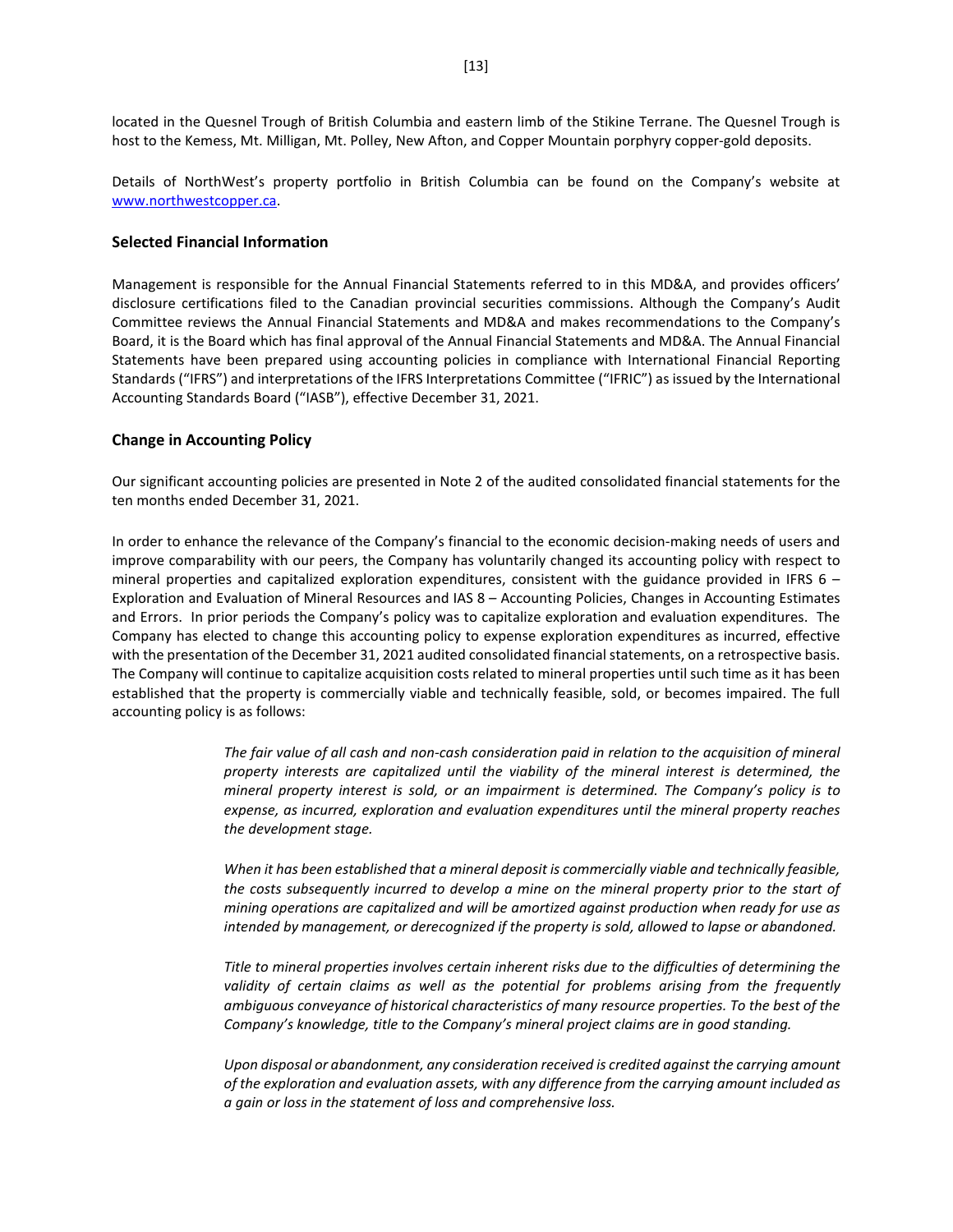The change in accounting policy requires full retrospective application and has been applied consistently to both the Company's exploration and evaluation assets and the exploration and evaluation assets held through the Company's investment in a joint venture. IAS 1 – *Presentation of Financial Statements* also requires a third statement of financial position be presented. As at March 1, 2020 and February 28, 2021 the following adjustments were recorded to the audited consolidated statements of financial position:

(i) At March 1, 2020

|                                   | As previously<br>reported | <b>Effect of change</b><br>of accounting<br>policy | As currently<br>reported |
|-----------------------------------|---------------------------|----------------------------------------------------|--------------------------|
| Exploration and evaluation assets | 1,529,562                 | (971, 173)                                         | 558,389                  |
| Investment in joint venture       | 15,805,900                | (4,858,816)                                        | 10,947,084               |
| Total non-current assets          | 17,447,230                | (5,829,989)                                        | 11,617,241               |
| Deficit                           | (34,528,978)              | (5,829,989)                                        | (40,358,967)             |
| <b>Total shareholder's equity</b> | 18,798,329                | (5,829,989)                                        | 12,968,340               |

# (ii) At February 28, 2021

|                                   |                | <b>Effect of change</b> |                |
|-----------------------------------|----------------|-------------------------|----------------|
|                                   | As previously  | of accounting           | As currently   |
|                                   | reported       | policy                  | reported       |
| Exploration and evaluation assets | 2,077,196      | (1,458,537)             | 618,659        |
| Investment in joint venture       | 16,503,912     | (5,789,462)             | 10,714,450     |
| Total non-current assets          | 19,137,765     | (7, 247, 999)           | 11,889,766     |
| Deficit                           | (35, 230, 502) | (7, 247, 999)           | (42, 478, 501) |
| <b>Total shareholder's equity</b> | 18,507,927     | (7, 247, 999)           | 11,259,928     |

For the year ended February 28, 2021, the following adjustments were recorded to the audited consolidated statement of loss and comprehensive loss:

|                                   |               | <b>Effect of change</b> |  |               |
|-----------------------------------|---------------|-------------------------|--|---------------|
|                                   | As previously | of accounting           |  | As currently  |
|                                   | reported      | policy                  |  | reported      |
| Exploration and evaluation assets |               | (487, 364)              |  | (487, 364)    |
| Share of joint venture loss       | (29, 455)     | (930, 646)              |  | (960, 101)    |
| Loss and comprehensive loss       | (701, 524)    | (1,418,010)             |  | (2, 119, 534) |
| Loss per share - basic and        |               |                         |  |               |
| diluted                           | (0.01)        | (0.03)                  |  | (0.04)        |

For the year ended February 28, 2021, the following adjustments were record to the audited consolidated statement of cash flows: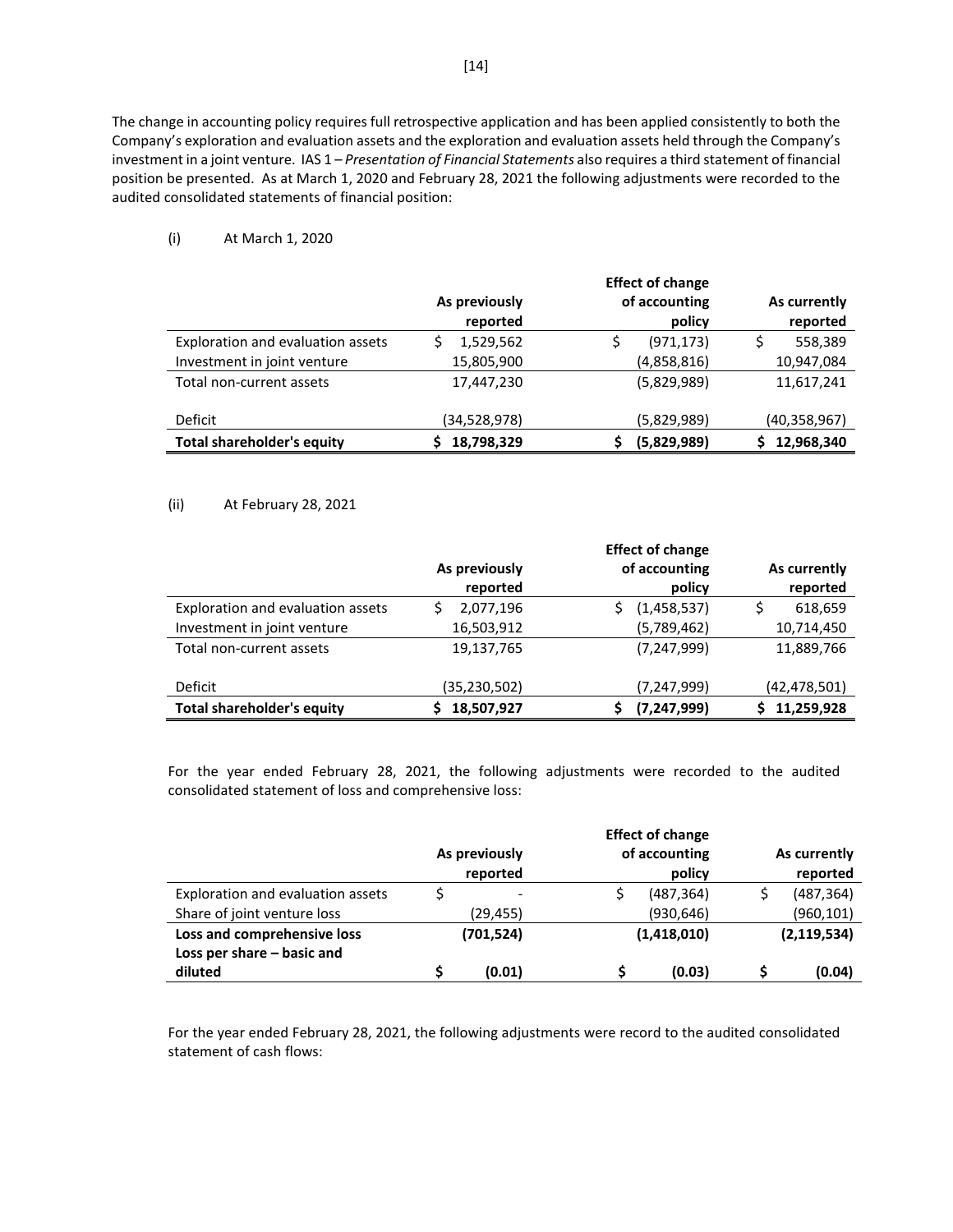|                                             |               |             |               | <b>Effect of change</b> |               |
|---------------------------------------------|---------------|-------------|---------------|-------------------------|---------------|
|                                             | As previously |             | of accounting |                         | As currently  |
|                                             |               | reported    |               | policy                  | reported      |
| Net Loss                                    | S             | (701, 524)  |               | (1,418,010)             | (2, 119, 534) |
| Share of joint venture loss                 |               | 29,455      |               | 930,646                 | 960,101       |
| Net cash flows used in operating activities |               | (640, 072)  |               | (487, 364)              | (1, 127, 436) |
|                                             |               |             |               |                         |               |
| Exploration and evaluation assets           |               | (532, 325)  |               | 487,364                 | (44, 961)     |
| Net cash flows provided by (used in)        |               |             |               |                         |               |
| investing activities                        |               | (1,404,318) |               | 487,364                 | (916, 954)    |

The financial information below, including annual and quarterly information, has been restated to reflect the change in accounting policy which was adopted at December 31, 2021. Where such changes have been made we have indicated by labeling such information as "restated".

### **Results of Operations**

The financial data presented below for the current and comparative periods was derived from the financial statements prepared in accordance with IFRS. NorthWest raises its financing and incurs head office expenses in Canadian dollars and therefore, it has been determined to have a Canadian dollar functional currency.

The Company's operations and levels of expenditure vary from year-to-year and quarter-to-quarter as exploration activity is carried out or curtailed, which impacts total expenses and net loss as the Company expenses expenditures associated with the ongoing exploration associated with its mineral property projects. Furthermore the Company's expenses and net loss can fluctuate depending on the extent and value of share-based payment awards during a period.

The Company conducts its business in a single operating segment which is the mineral exploration business in Canada. The Company's exploration and evaluation assets are located in Canada.

| <b>Financial period ended:</b>      | Ten months ended<br>December 31, 2021 | <b>Year ended February</b><br>28, 2021 (restated) | Year ended February 29,<br>2020 (restated) |  |
|-------------------------------------|---------------------------------------|---------------------------------------------------|--------------------------------------------|--|
|                                     | \$                                    | Ś                                                 | Ś                                          |  |
| <b>Total revenues</b>               | Nil                                   | Nil                                               | Nil                                        |  |
| General and administrative          |                                       |                                                   |                                            |  |
| expenses                            | (8,830,443)                           | (1, 124, 059)                                     | (1,433,262)                                |  |
| Exploration and evaluation expenses | (6,970,571)                           | (487, 364)                                        | (1,438,906)                                |  |
| Net loss                            |                                       |                                                   |                                            |  |
| Total                               | (16, 328, 716)                        | (2, 119, 534)                                     | (4,516,909)                                |  |
| Per share <sup>1</sup>              | (0.13)                                | (0.04)                                            | (0.09)                                     |  |
| Comprehensive loss                  |                                       |                                                   |                                            |  |
| Total                               | (16,328,716)                          | (2, 119, 534)                                     | (4,516,909)                                |  |
| Per share                           | (0.13)                                | (0.04)                                            | (0.09)                                     |  |

### **Summary of Annual Information**

<sup>1</sup>Fully diluted per share amounts are not shown as the effect is anti-dilutive.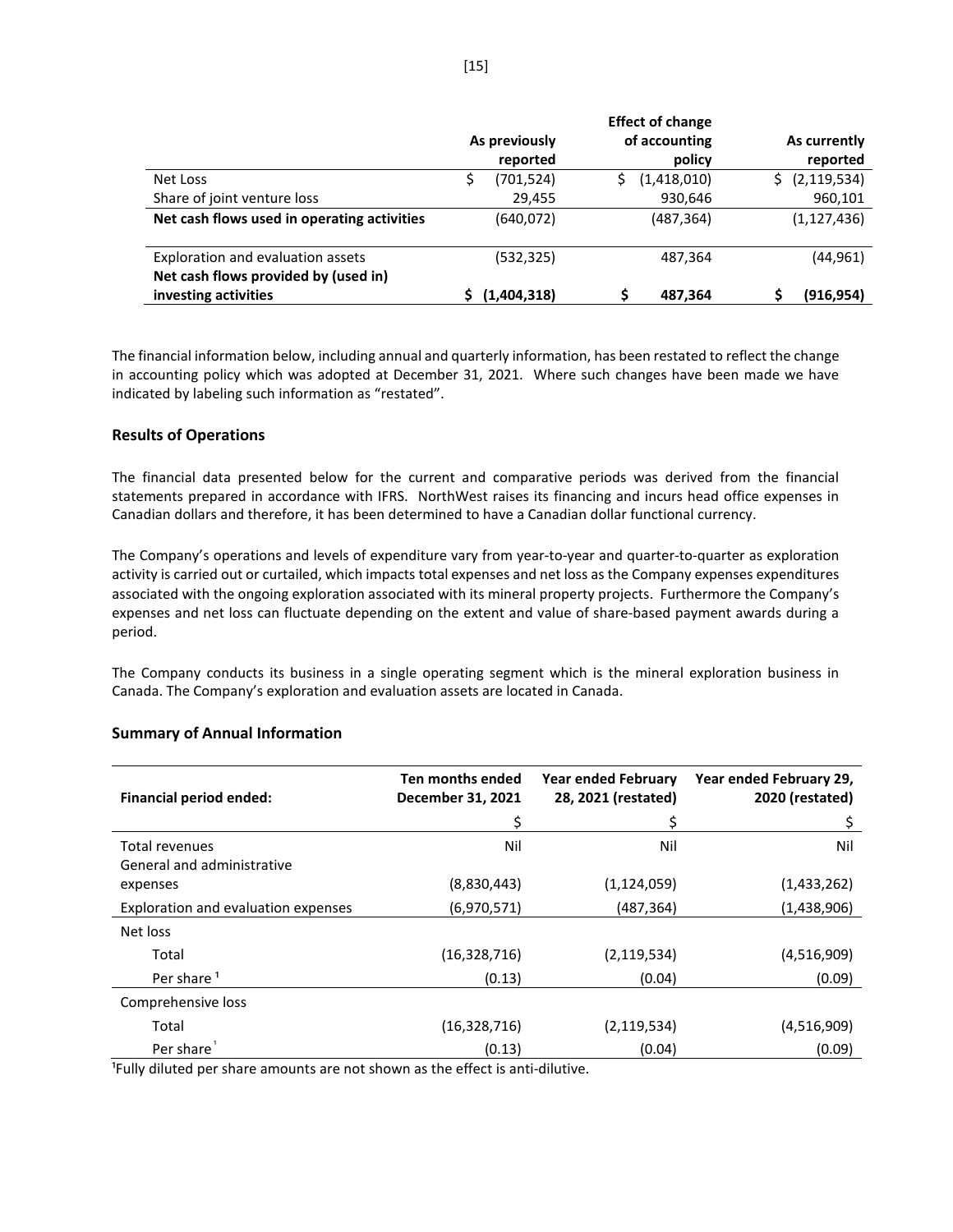# **Ten Months Ended December 31, 2021 vs. Year Ended February 28, 2021**

For the ten months ended December 31, 2021, the Company realized a net loss of \$16.3 million compared to the net loss of \$2.1 million for the year ended February 28, 2021, which is an increase in net loss of \$14.2 million. Major variances are as follows:

- An increase in exploration and evaluation expenditures of \$6.5 million, due to the drilling programs at East Niv and Stardust, as well as the regional programs conducted at Lorraine and several of the Company's other projects.
- An increase in share-based compensation of \$4.6 million related to the granting and vesting of stock options, deferred share units ("DSUs") and restricted share units ("RSUs") during the period. During the ten months ended December 31, 2021 the Company granted 8,475,000 stock options(excludes options granted in relation to the acquisition of Sun Metals, for which the value was capitalized), compared to 95,000 stock options in the year ended February 28, 2021, which lead to a \$2.8 million increase in share-based compensation expense. Furthermore the Company adopted both an RSU and DSU plan in 2021 and issued 3,350,000 RSUs and 1,000,000 DSUs, respectively, during the ten months ended December 31, 2021, resulting in additional share-based compensation expense of \$1.8 million.

Stock options and RSUs granted to employees and consultants are subject to vesting restrictions over a three-year period with the corresponding share-based compensation expense being recognized over this period, while stock options and DSUs granted to directors vest immediately on grant with the corresponding expenses recognized at the time of grant.

Generally, share-based compensation expense should be expected to vary from period to period depending on several factors, including whether options are granted in a period and whether options and RSUs have fully vested or are cancelled in a period. In determining the fair market value of share-based compensation granted to directors, employees, and consultants management makes significant assumptions and estimates. These estimates effect the share-based compensation expense recognized and the equity reserves balance on our statements of financial position. Management has made estimates of the life of the options, the expected volatility and the expected dividend yields that could materially affect the fair market value of this type of security. The estimates were chosen after reviewing the historical life of the options and analyzing the Company's share price history to determine volatility.

- An increase in the share of joint venture loss of \$2.2 million due to the expanded drilling and field program conducted at Kwanika in 2021.
- An increase in salaries, management consulting and director fees of \$1.5 million as a result of the strengthened board and management team following the merger.
- An increase in investor relations fees of \$0.6 million as a result of additional investor relations consultant fees and conferences to support shareholder communications and marketing efforts.
- An increase in professional fees of \$0.5 million as a result of increased corporate development activities.
- Net loss for the ten months ended December 31, 2021 was reduced by \$2.7 million on the recognition of flow-through share premiums in relation to the March 2021 and December 2021 flow through financings relating to qualifying resource expenditures incurred during the period. During the year ended February 28, 2021, net loss was reduced due to a \$0.3 million recognition of flow-through share premiums in relation to the December 2020 flow through financing relating to qualifying resource expenditures incurred during the period.

# **Year Ended February 28, 2021 vs. Year Ended February 29, 2020**

For the year ended February 28, 2021, the Company realized a net loss of \$2.1 million compared to the net loss of \$4.5 million for the year ended February 29, 2020, a decrease in net loss of \$2.4 million. Major variances are as follows: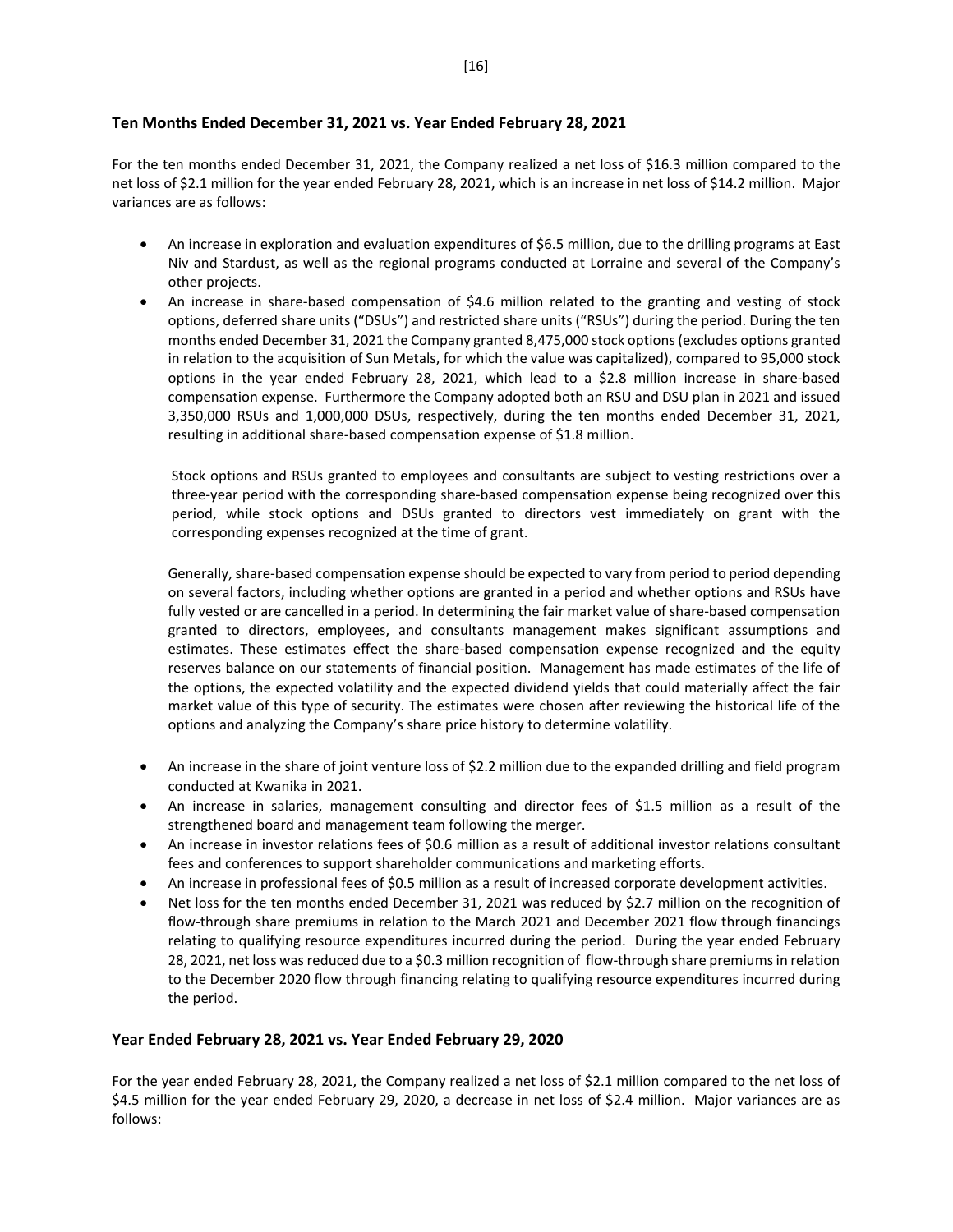- A reduction in exploration and evaluation expenditures of \$1.0 million, due to the drilling and surveying program conducted at the Atty project in the year ended February 29, 2020.
- A decrease in share-based compensation of \$0.5 million related to the granting and vesting of stock options. The Company granted 95,000 stock options during the fiscal year ended February 28,2021 compared to 1,675,000 stock options granted during the fiscal year ended February 29, 2020.
- A decrease in impairment charge of \$0.5 million related to acquisition costs capitalized in prior periods relating to the Atty and Choo properties that were not renewed in the prior year.
- A decrease in the share of joint venture loss of \$0.5 million due to the expanded drilling and field program conducted at Kwanika in the year ended February 29, 2020.

Additional disclosure concerning the Company's exploration and evaluation expenses by property is provided in note 7 to the Company's Annual Financial Statements which are available on the Company's website or on its profile on SEDAR a[t www.sedar.com.](http://www.sedar.com/)

Additional disclosure concerning the Company's general and administrative expenses is provided in the Company's Annual Financial Statements which are available on the Company's website or on its profile on SEDAR at www.sedar.com.

# **Fourth Quarter Results**

During the quarter ended December 31,2021, the Company incurred a loss of \$4.3 million. The most significant items contributing to this loss were exploration and evaluation expenditures of \$1.6 million, non-cash share-based compensation expense of \$1.4 million, salaries, management consulting and director fees of \$0.5 million, professional fees of \$0.4 million and investor relations expenses of \$0.3 million.

Offsetting expenses in the quarter was the recognition of a \$0.3 million recognition of flow-through premiums in the quarter ended December 31,2021 in relation to the March 2021 flow through financing and December 2021 flow through financing relating to qualifying resource expenditures incurred during the period.

# **Financial Condition**

|                            | <b>As at December</b> |                    |                 |
|----------------------------|-----------------------|--------------------|-----------------|
|                            | 31, 2021              | As at February 28, | As at March 1,  |
|                            |                       | 2021 (restated)    | 2020 (restated) |
| Total assets               | 93,924,671            | \$12,461,951       | \$13,539,729    |
| <b>Current liabilities</b> | 7,056,693             | 1,179,893          | 541,016         |
| Non-current liabilities    | 243,317               | 22,130             | 30,373          |

No dividends were declared or paid nor are any contemplated

Total assets at December 31, 2021 are primarily comprised of cash of \$24.7 million, amounts receivable of \$0.8 million, investment in the Kwanika JV of \$11.6 million, and exploration and evaluation assets of \$56.0 million, consisting primarily of the allocated fair value of the consideration transferred to Sun Metals upon closing of the Arrangement.

Total assets increased by \$81.5 million as at December 31, 2021 in comparison to February 28, 2021 due primarily to the allocation of \$55.3 million to exploration and evaluation assets of the fair value of the consideration transferred to Sun Metals upon closing of the Arrangement and cash received from the December 2, 2021 financing, as well as option and warrant exercises along with an increase in refundable Goods and Service Tax receivable. The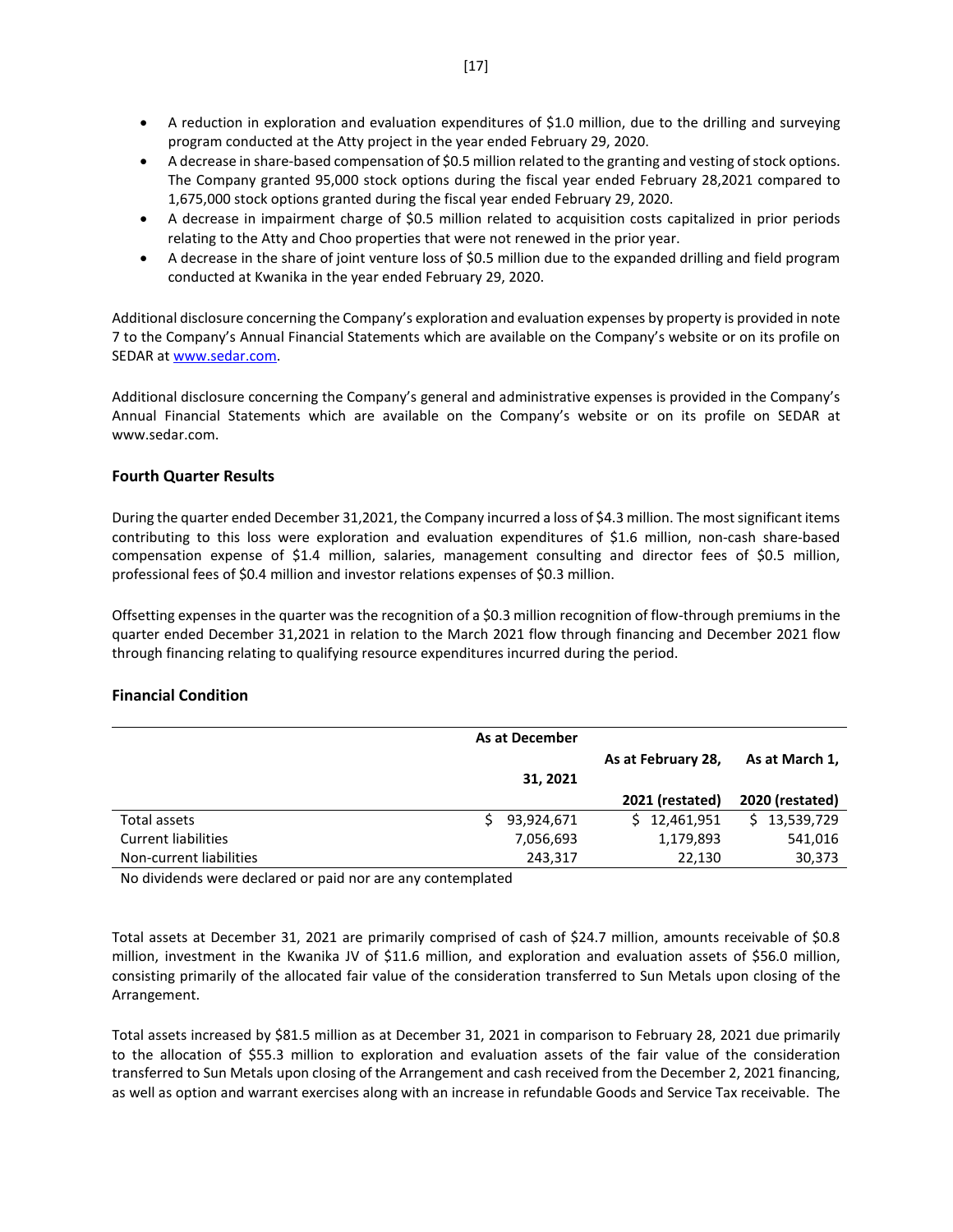increase was partially offset by exploration and evaluation expenditures of \$7.0 million and other cash operating expenditures of \$5.4 million.

At December 31, 2021, current liabilities consists primarily of the \$5.6 million flow-through share premium liability and trade payables and accrued liabilities of \$1.3 million which includes a \$0.5 million liability recognized in regards to the remaining payment to Teck for the Lorraine project. Current liabilities increased primarily due to the \$5.6 million increase in the flow-through share premium liability in regards to the December 2021 flow-through financing and an increase in trade payables and accrued liabilities as a result of increased exploration activities.

Non-current liabilities increased by \$0.2 million.

| Fiscal period ended <sup>1</sup> | <b>Revenues</b> | Net loss for the<br>period attributable<br>to shareholders <sup>1</sup> | Total<br>comprehensive<br>loss for the period <sup>1</sup> | Net income<br>(loss) - per<br>share <sup>1</sup> |
|----------------------------------|-----------------|-------------------------------------------------------------------------|------------------------------------------------------------|--------------------------------------------------|
|                                  | \$              | \$                                                                      | \$                                                         |                                                  |
| September 30, 2021               | Nil             | (6,428,238)                                                             | (6,428,238)                                                | (0.05)                                           |
| June 30, 2021                    | Nil             | (5,586,598)                                                             | (5,586,598)                                                | (0.05)                                           |
| February 28, 2021                | Nil             | (578, 914)                                                              | (578, 914)                                                 | (0.01)                                           |
| November 30, 2020                | Nil             | (865, 393)                                                              | (865, 393)                                                 | (0.02)                                           |
| August 31, 2020                  | Nil             | (446,953)                                                               | (446, 953)                                                 | (0.01)                                           |
| May 31, 2020                     | Nil             | (228, 274)                                                              | (228, 274)                                                 |                                                  |
| February 29, 2020                | Nil             | (1,040,841)                                                             | (1,040,841)                                                | (0.02)                                           |

# **Summary of Financial Results for Eight Most Recently Completed Quarters**

<sup>1</sup>Prior periods have been restated

The period ended June 30, 2021 was a four-month period as a result of the Company's transition to a December 31 fiscal year end.

The Company's net loss for the quarter ended December 31, 2021 decreased by \$2.1 million compared to the net loss for the three months ended September 30, 2021, primarily due to:

- A decrease of \$3.0 million in exploration and evaluation expenditures in the current quarter due to the completion of the Company's 2021 field program in October 2021.
- A decreased share of the KCC JV loss of \$1.7 million in the current quarter as a result of the active drill program that was taking place at Kwanika during the quarter ended September 30, 2021.
- An increase in professional fees of \$0.3 million in the quarter ended December 31, 2021 due to increased corporate development activities.
- The decrease was partially offset by an additional \$0.4 million of non-cash share-based compensation expense during the period as a result of stock options RSUs issued in current and prior periods.
- The decrease is also partially offset by a reduced partial recovery of the flow-through premium in the current quarter of \$1.6 million relating to qualifying resource expenditures incurred during the period.

The Company's net loss for the quarter ended September 30,2021 increased by \$0.8 million compared to the net loss for the four months ended June 30, 2021, primarily due to:

- An increase in exploration and evaluation expenditures of \$3.9 million during the quarter ended September 30, 2021 as a result of the active drill programs at East Niv and Stardust.
- An increased share of the KCC JV loss of \$0.6 million in the quarter ended September 30,2021 as a result of the active drill program that commenced at Kwanika in May 2021.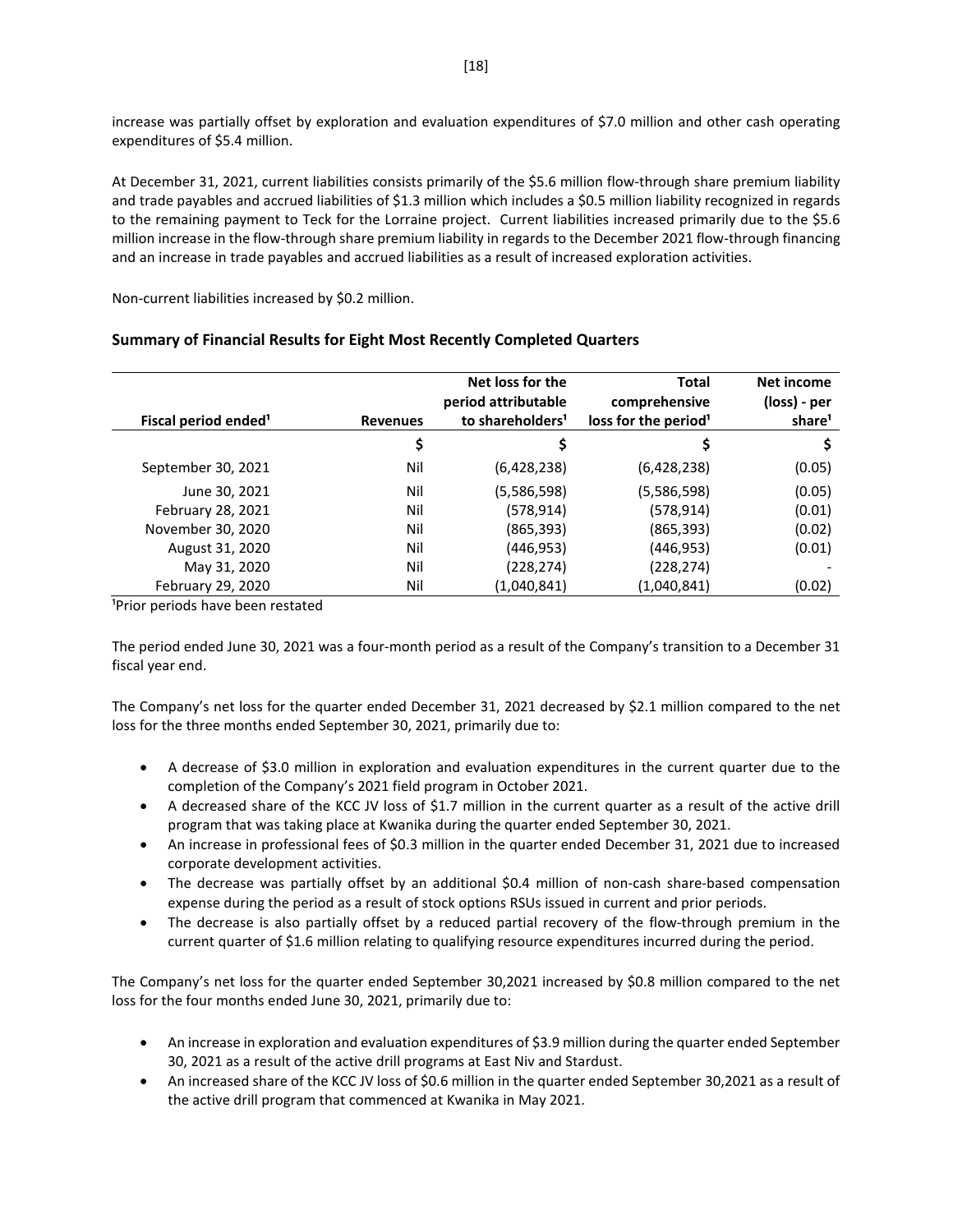- A decrease in non-cash share-based compensation expense during the current period of \$1.4 million as a result of stock options and RSUs issued in the prior period.
- Salaries, management consulting, and director fees in the quarter ended September 30,2021 were also \$0.8 million lower than the prior period primarily due to a termination payment made to the Company's former President & CEO, in the prior period, as well as the additional month in the prior period.
- The increase was also partially offset by an increased partial recovery of the flow-through premium in the three months ended September 30,2021 of \$1.5 million relating to qualifying resource expenditures incurred during the period.

The Company's net loss for the four months ended June 30,2021 increased by \$5.0 million compared to the net loss for the quarter ended February 28, 2021, primarily due to:

- A general increase in expenditures owing to the additional month in the period.
- An increase in non-cash share-based compensation expense of \$2.4 million in the period as a result of stock options, RSUs and DSUs issued during the current period.
- Increased salaries and director fees of \$0.8 million as a result of the strengthened board and management following the merger with Sun Metals, as well as \$0.4 million of a termination payment due to Mr. Moore, the Company's former President & CEO.
- Increased exploration and evaluation expenditures of \$0.7 million during the four months ended June 30,2021 as a result of the commencement of field activities at the Company's East Niv project and other regional projects.
- An additional share of the KCC JV loss of \$0.8 million in the four months ended June 30,2021 as a result of the active drill program that commenced at Kwanika in May 2021.
- The increase was partially offset by an increased partial recovery of the flow-through premium recognized of \$0.4 million in relation to qualifying resource expenditures incurred during the period.

The Company's net loss for the quarter ended February 28,2021 decreased by \$0.3 million compared to the net loss for the quarter ended November 30, 2020, primarily due to a reduction in the Company's share of the KCC JV loss of in the three months ended February 28, 2021 as a result of the active drill program that took place at Kwanika during the quarter ended November 30, 2020.

The Company's net loss for the quarter ended November 30,2020 increased by \$0.4 million compared to the net loss for the quarter ended August 31, 2020, primarily due to an increase in the Company's share of the KCC JV loss in the three months ended November 30, 2021 as a result of the active drill program that took place at Kwanika during the current period.

The Company's net loss for the quarter ended August 31,2020 increased by \$0.2 million compared to the net loss for the quarter ended May 31, 2020, primarily due to the commencement of field activities at Kwanika during the three months ended August 31, 2020.

The Company's net loss for the quarter ended May 31,2020 decreased by \$0.8 million compared to the net loss for the quarter ended February 29, 2020, primarily due to the \$0.5 million impairment charge recorded on the capitalized acquisition costs of the Atty and Choo properties in the quarter ended February 29, 2020.

# **Cash Flows**

Cash used in operating activities was \$12.4 million for the ten months ended December 31, 2021, primarily due to exploration and evaluation expenditures incurred directly by NorthWest of \$7.0 million, and other cash operating expenses and changes in working capital accounts of \$5.4 million. Cash provided by investing activities for the ten months ended December 31,2021 was \$4.7 million, primarily attributable to cash acquired as a result of the Sun Metals acquisition, and partially offset by \$4.2 million invested in the Kwanika JV to fund exploration and evaluation expenditures. Cash inflows from financing activities of \$31.8 million was primarily comprised of the net proceeds of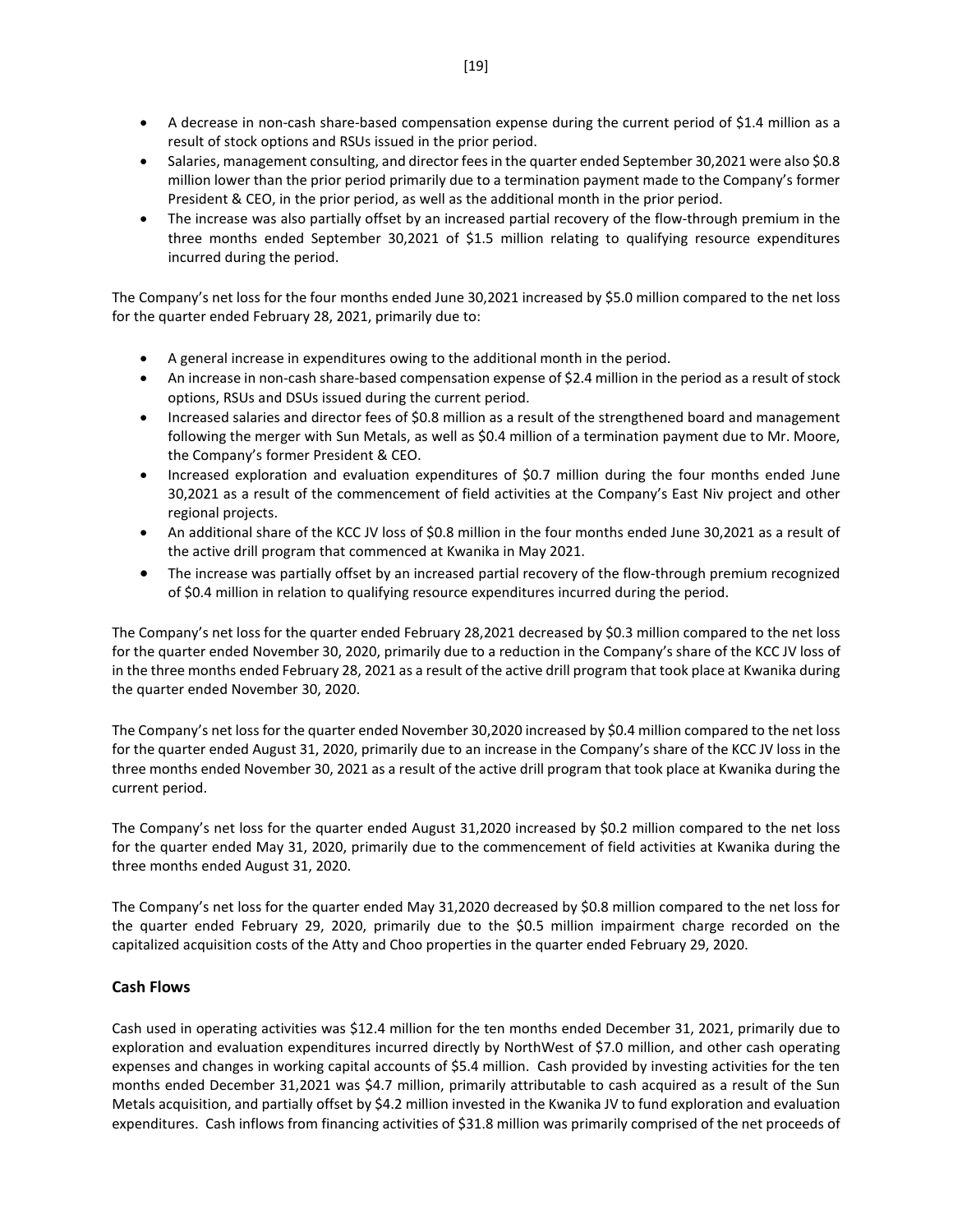\$31.1 million from the March 31,2021 and December 2, 2021 financings, as well as proceeds of \$1.3 million from the exercise of stock options and warrants during the period, partially offset by the re-payment of the \$0.5 million shortterm loan outstanding at February 28, 2021.

The Company will from time to time, issue flow-through common shares to finance a portion of its Canadian exploration program. Pursuant to the terms of the flow-through share agreements, these shares transfer the tax deductibility of qualifying resource expenditures to investors. On issuance, the Company bifurcates the flow-through share into: i) a flow-through share premium, equal to the estimated premium, if any, investors pay for the flowthrough feature, which is recognized as a liability, and ii) share capital. For the purposes of calculating any premium related to the issuances of the flow-through shares, the Company compares the market price of its shares to the subscription price of flow-through shares to determine if there was a premium paid on the flow-through shares.

During the ten months ended December 31,2021 the Company completed its expenditure requirements in regards to the December 2019 and March 2021 financings. As at December 31, 2021, the Company is committed to incur a further \$19.6 million in connection with its December, 2021 million flow-through offering by December 31, 2022. If the Company does not spend these funds in compliance with the Government of Canada flow-through regulations, it may be subject to litigation from various counterparties. The Company intends to fulfill its flow-through commitments within the given time constraints.

The Company derecognizes the flow-through share premium liability to the extent the qualifying resource expenditures have been made as of the reporting date and records such amount in determining in other income in the consolidated statement of loss. During the ten-month period ended December 31, 2021 the Company recognized a flow-through share premium liability of \$8.3 million and recognized in other income \$2.7 million based on qualifying resource expenditures incurred through the end of the period, resulting in a remaining flow-through share premium liability of \$5.6 million at December 31, 2021.

# **Liquidity and Capital Resources**

As at December 31, 2021, the Company has no source of positive operating cash flows, and has not yet achieved profitable operations. At December 31, 2021, the Company had a net loss of \$16.3 million for the ten months ended December 31, 2021 (year ended February 28, 2021 – \$2.1 million) and accumulated losses of \$58.8 million (February 28, 2021 - \$42.5 million) since inception, all of which indicate a material uncertainty that may cast significant doubt about the Company's ability to continue as a going concern. The Company's continuation as a going concern is dependent on its ability to raise equity capital or borrowings sufficient funds to meet its current and future obligations. Although the Company has been successful in the past in raising funds to continue operations, there is no assurance it will be able to do so in the future. At the date of this MD&A, management believes there is adequate working capital to conduct its operations for the balance of the current fiscal year. The Company is in a position to meet its current obligations as they become due. Failure to obtain additional funding on a timely basis may cause the Company to postpone exploration and/or evaluation plans or substantially reduce its operations.

Since March 2020, the outbreak of the novel strain of coronavirus, specifically identified as "COVID- 19", has resulted in governments worldwide enacting emergency measures to combat the spread of the virus. These measures, which include the implementation of travel bans, quarantine periods and social distancing, have caused material disruption to businesses globally and have resulted insignificant volatility in global equity and commodity markets. The duration and ultimate impact of the COVID-19 outbreak is unknown at this time however it could adversely impact the Company's ability to carry out its plans and raise capital. It is not possible to reliably estimate the length and severity of these developments and the impact on the financial results and condition of the Company and its operations in future periods.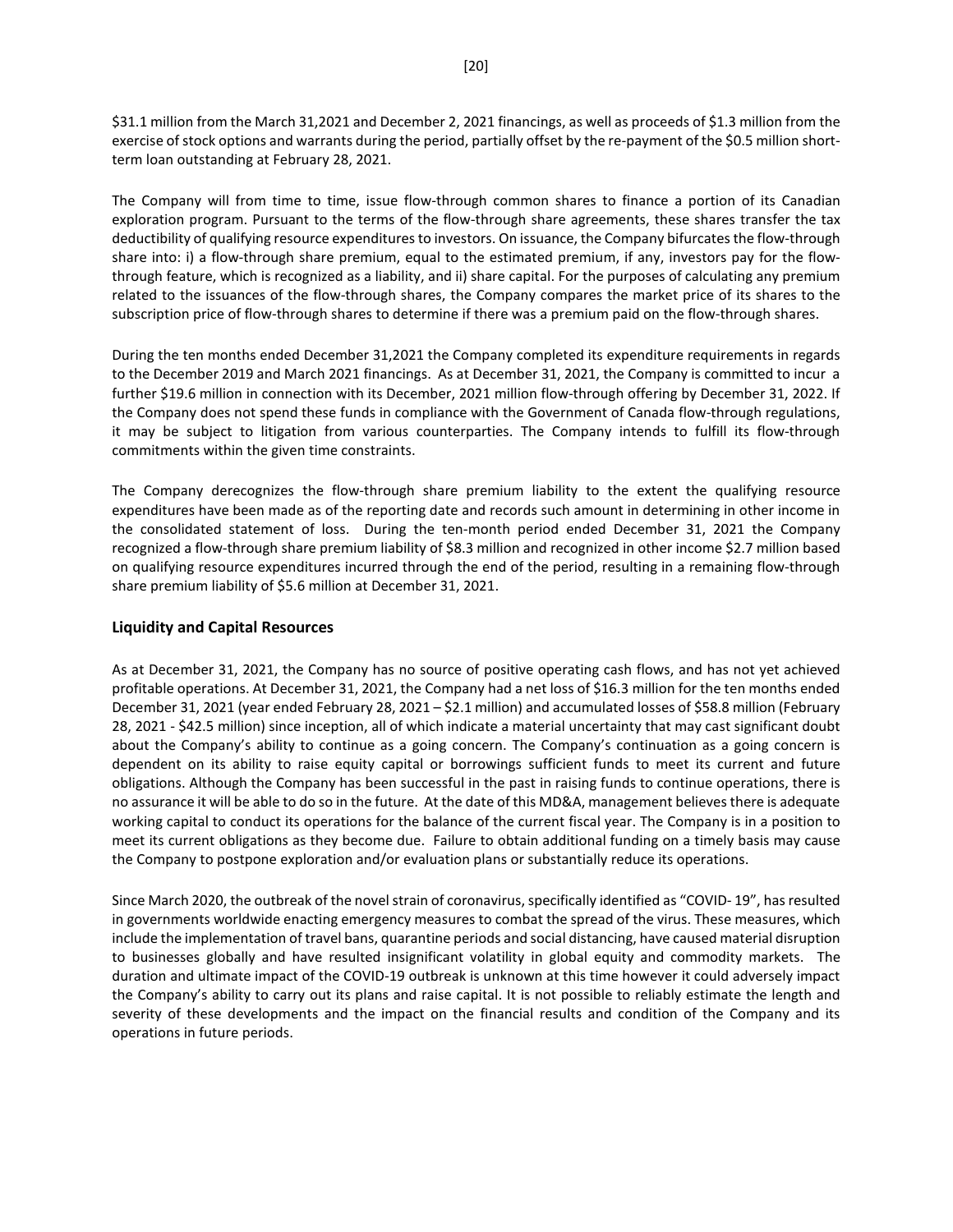#### **Issued share capital**

#### **Ten months ended December 31, 2021:**

- i) Upon closing of the Arrangement with Sun Metals on March 5, 2021 the Company issued 55,323,061 common shares with a fair value of \$55.3 million.
- ii) On March 5, 2021, the Company issued 164,095 common shares in the capital of the Company at a deemed value of \$0.61 per share and a fair value of \$1.00 per share in settlement of \$0.1 million of debt owing to an arm's length creditor. The fair value of the services, being \$0.1 million has been capitalized as a transaction cost of the Sun Metals acquisition.
- iii) On March 31, 2021, the Company closed a private placement offering for aggregate proceeds of \$13.0 million, consisting of:
	- 3,750,000 common shares at a price of \$0.80 per share;
	- 5,000,000 flow-through common shares at a price of \$1.00 per share; and
	- 4,550,000 charity flow-through common shares at a price of \$1.10 per share.

Flow-through premiums totaling \$2.5 million, being the difference between the charity flowthrough common shares and the flow-through common shares subscription prices and the market price of the Company's common shares on the date of issue, related to the sale of the associated tax benefits of the qualifying resource expenditures have been recorded as a flow-through premium liability in the consolidated statement of financial position. In connection with the private placement the Company paid commissions, legal fees and filing fees totaling \$0.9 million.

- iv) On July 20, 2021, the Company issued 50,000 common shares with a fair value of \$35,000 pursuant to the option agreement on the Top Cat project.
- v) On November 25, 2021, the Company issued 555,672 common shares with a fair value of \$0.5 million pursuant to the agreement with Teck on the Lorraine project.
- vi) On December 2, 2021, the Company closed a private placement offering for aggregate proceeds of \$20.0 million, consisting of 16,950,000 charity flow-through common shares at a price of \$1.18 per share.

Flow-through premiums totaling \$5.8 million, being the difference between the charity flowthrough common shares subscription prices and the market price of the Company's common shares on the date of issue, related to the sale of the associated tax benefits of the qualifying resource expenditures have been recorded as a flow-through premium liability in the consolidated statement of financial position. In connection with the private placement the Company paid commissions, legal fees and filing fees totaling \$1.0 million.

vii) During the ten months ended December 31, 2021, 1,567,500 stock options were exercised for gross proceeds of \$0.4 million and 1,547,712 warrants were exercised for gross proceeds of \$0.9 million.

**Year ended February 28, 2021:**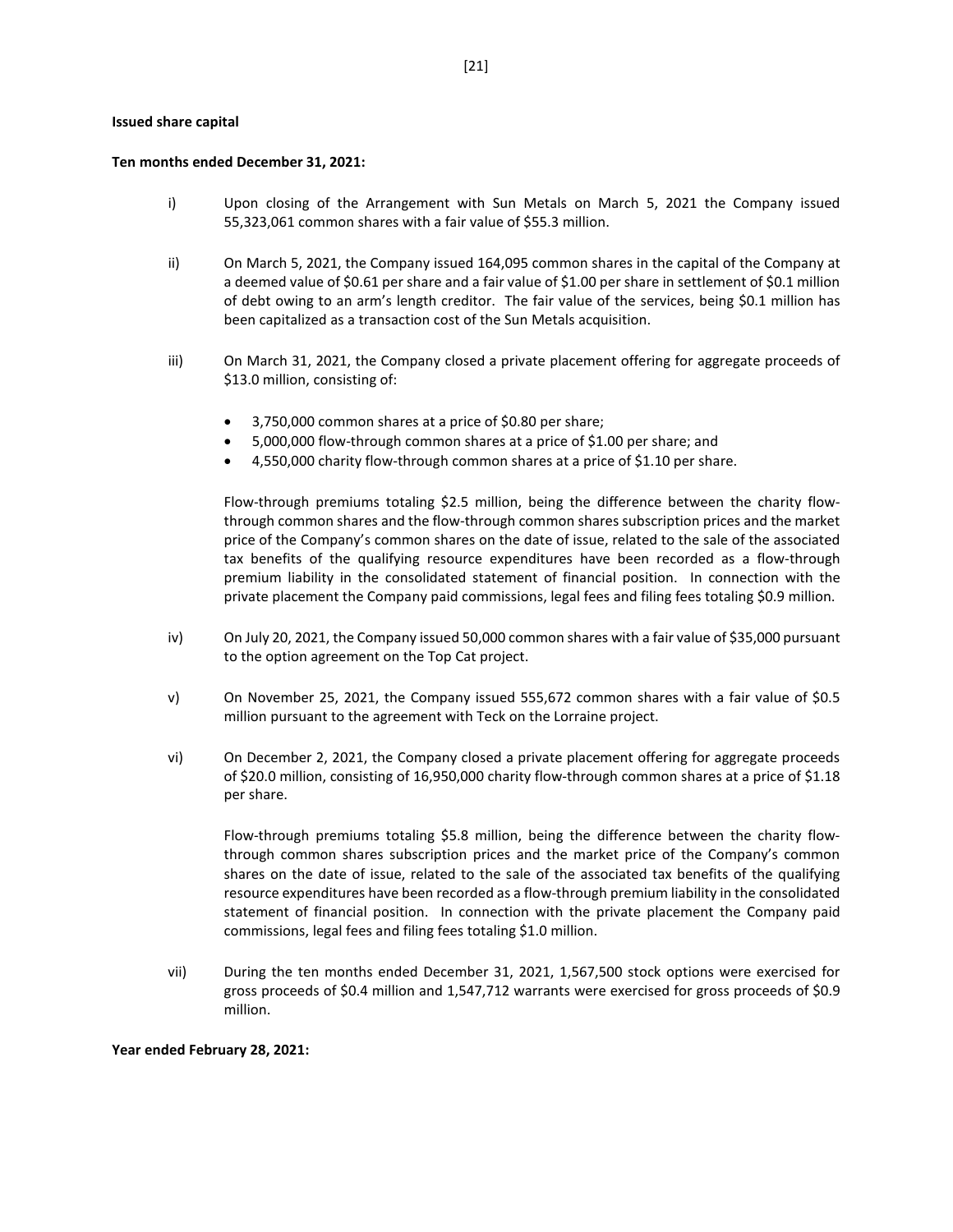- i) On June 24, 2020, the Company issued 136,052 common shares in the capital of the Company at a fair value of \$0.38 per share in settlement of \$51,700 of debt owing to certain creditors who are at arm's length.
- ii) On July 13, 2020, the Company issued 50,000 shares at a fair value of \$28,000 pursuant to the option agreement on the Top Cat project (Note 7).
- iii) During the year ended February 28, 2021, 978,500 stock options were exercised for gross proceeds of \$170,000 and 141,345 of warrants were exercised for gross proceeds of \$72,260.

# **Outstanding Share Data**

As at April 14, 2022, the following common shares, stock options, share purchase warrants, RSUs and DSUs were outstanding:

|                      | Quantity    | <b>Weighted average</b><br>exercise price |      | <b>Expiry date range</b>         |
|----------------------|-------------|-------------------------------------------|------|----------------------------------|
| <b>Shares</b>        | 151,581,880 |                                           | N/A  | N/A                              |
| <b>Stock Options</b> | 11,882,340  | Ś                                         | 0.83 | May 2, 2023 - March 14, 2027     |
| Warrants             | 14,235,344  |                                           | 1.08 | May 25, 2022 - May 2, 2023       |
| <b>RSUs</b>          | 3,275,000   |                                           | N/A  | April 8, 2024 - January 28, 2025 |
| <b>DSUs</b>          | 1,000,000   |                                           | N/A  | N/A                              |

The expiry date for DSUs issued is not applicable as long as the individual continues in their role as director.

### **Significant Transactions with Related Parties**

#### **Related party balances**

Oxygen Capital Corp ("Oxygen") is a private company owned by two directors of the Company, Mark O'Dea and Sean Tetzlaff, and provides technical and administrative services to the Company under a Technical and Administrative Services Agreement dated September 1, 2021 (the "Oxygen Agreement") at cost, including providing some staffing who are seconded to the Company, office facilities and other administrative functions. As at December 31, 2021, Oxygen holds a refundable security deposit of \$112,500 on behalf of the Company (February 28, 2021 - \$nil).

During the ten months ended December 31, 2021, a total of \$0.3 million was paid or accrued to Oxygen as a reimbursement of costs incurred by Oxygen on behalf of the Company (year ended February 28, 2021 - \$nil). As at December 31, 2021, the Company has a payable amount to Oxygen of \$27,954 (February 28, 2021 – \$nil). This amount was paid subsequent to December 31, 2021.

Further the Company leases its head office space from Oxygen, for details see "Contractual Obligations" below.

During the year ended February 28, 2021 the Company received an aggregate of \$0.5 million in short term loans. \$30,000 of the short-term loan was received from an officer of the Company. The loans were unsecured and bore interest of 1% per month and were due at maturity being the earlier of June 30, 2021 and fifth business day following the completion of the Arrangement. The Company repaid the loan principal and accrued interest in March 2021.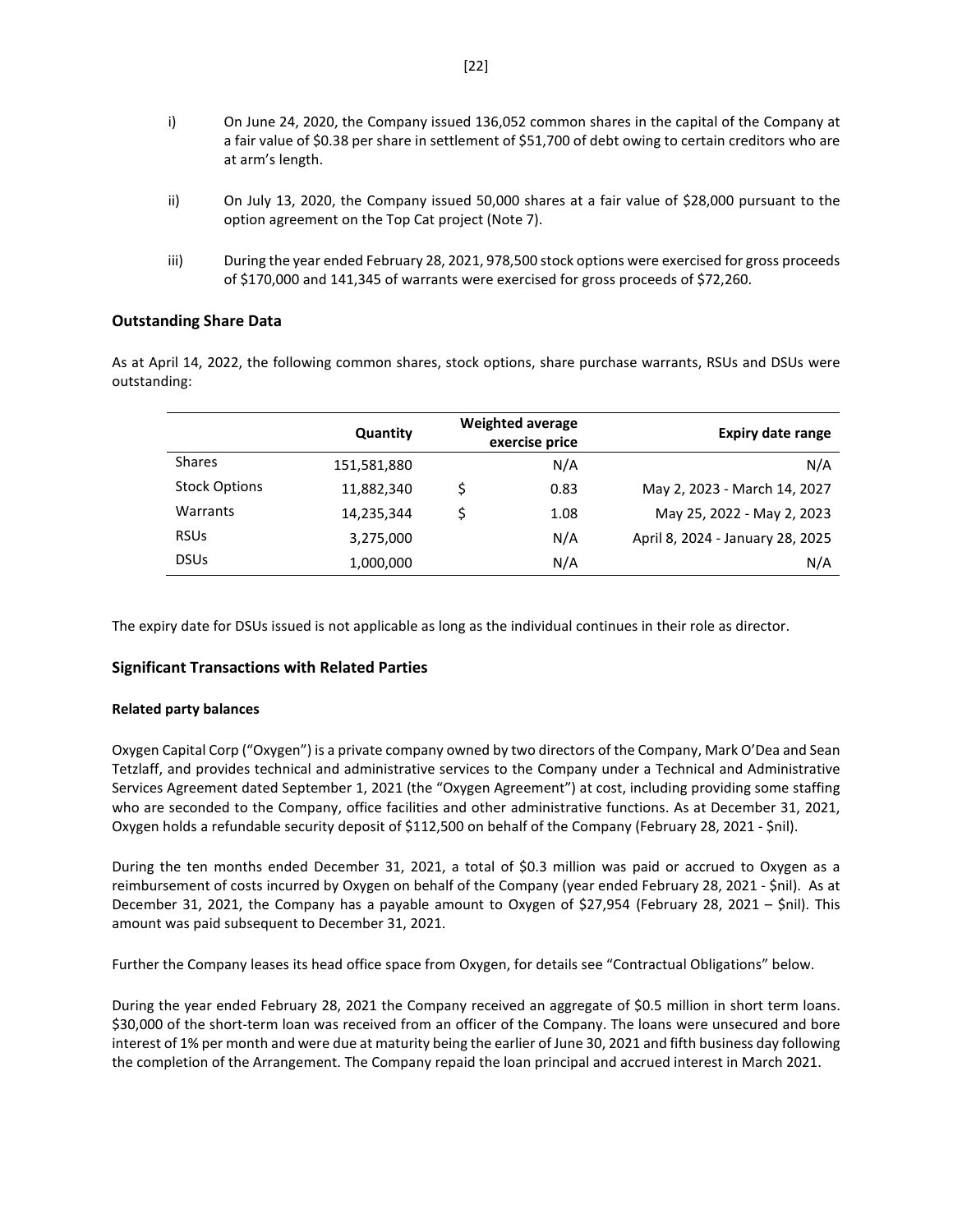### **Key management personnel compensation – paid or accrued**

Key management includes the members of the Board of Directors, the President and Chief Executive Officer, the Chief Financial Officer, the Vice President, Exploration and the Vice President, Sustainability. The aggregate total compensation paid or payable to key management for services directly or via Oxygen is as follows:

|                                            | Ten months<br>ended December 31, |           | Year ended<br>February 28, |         |
|--------------------------------------------|----------------------------------|-----------|----------------------------|---------|
|                                            |                                  | 2021      |                            | 2021    |
| Salaries and management consulting fees 1  |                                  | 1,268,261 |                            | 282,431 |
| Termination payment - D.Moore <sup>2</sup> |                                  | 431,654   |                            | 81,562  |
| Director fees <sup>3</sup>                 |                                  | 284,083   |                            | 76,000  |
| Non-cash share-based payments              |                                  | 3,925,286 |                            | 26,282  |
|                                            |                                  | 5,909,284 |                            | 466.275 |

(1) The ten months ended December 31, 2021 includes \$160,000 of bonuses relating to completion of the Arrangement

(2) David Moore's total termination payment was \$513,216.

 $<sup>(3)</sup>$  The ten months ended December 31, 2021 includes \$65,000 of bonuses relating to completion of the</sup> Arrangement

The value of share-based compensation issued in current and prior periods to key management personnel for the ten months ended December 31,2021 totaled \$3.9 million. Share-based compensation is the fair value of options, RSUs and DSUs granted and vested to key management personnel. These amounts have been included in the table above.

At December 31, 2021, \$nil (February 28, 2021 - \$167,486; March 1, 2020 - \$62,233) is due to directors and officers of the Company and is included in trade payables and accrued liabilities. These amounts are unsecured, non-interest bearing and have no fixed terms of repayment.

# **Contractual Obligations**

# **Technical and Administrative Services Agreement**

The Company's general and administrative costs, including office costs, with respect to its head office premises are paid by Oxygen pursuant to the Oxygen Agreement, and may be terminated by either party giving at least 180 days' prior written notice of such termination. Upon termination, by the Company, of the Oxygen Agreement, the Company shall pay to Oxygen an amount equal to the average general and administrative monthly costs incurred under the Oxygen Agreement for the previous six month period, the Company's share of committed lease costs, any employee termination fees due under the Oxygen Agreement as a result of the termination as such term is defined under the Oxygen Agreement, and the Company's share of any contractual obligations entered into on its behalf by Oxygen.

Minimum lease payments in respect of the above head office lease and the effects of discounting are as follows:

|                        | Up to 1 year | $1 - 3$ years | Total     |
|------------------------|--------------|---------------|-----------|
| Minimum lease payments | 116.792      | 87.594        | 204.386   |
| Finance Charge         | (11.402)     | (2,850)       | (14, 252) |
| <b>Total Payments</b>  | 105.390      | 84.744        | 190.134   |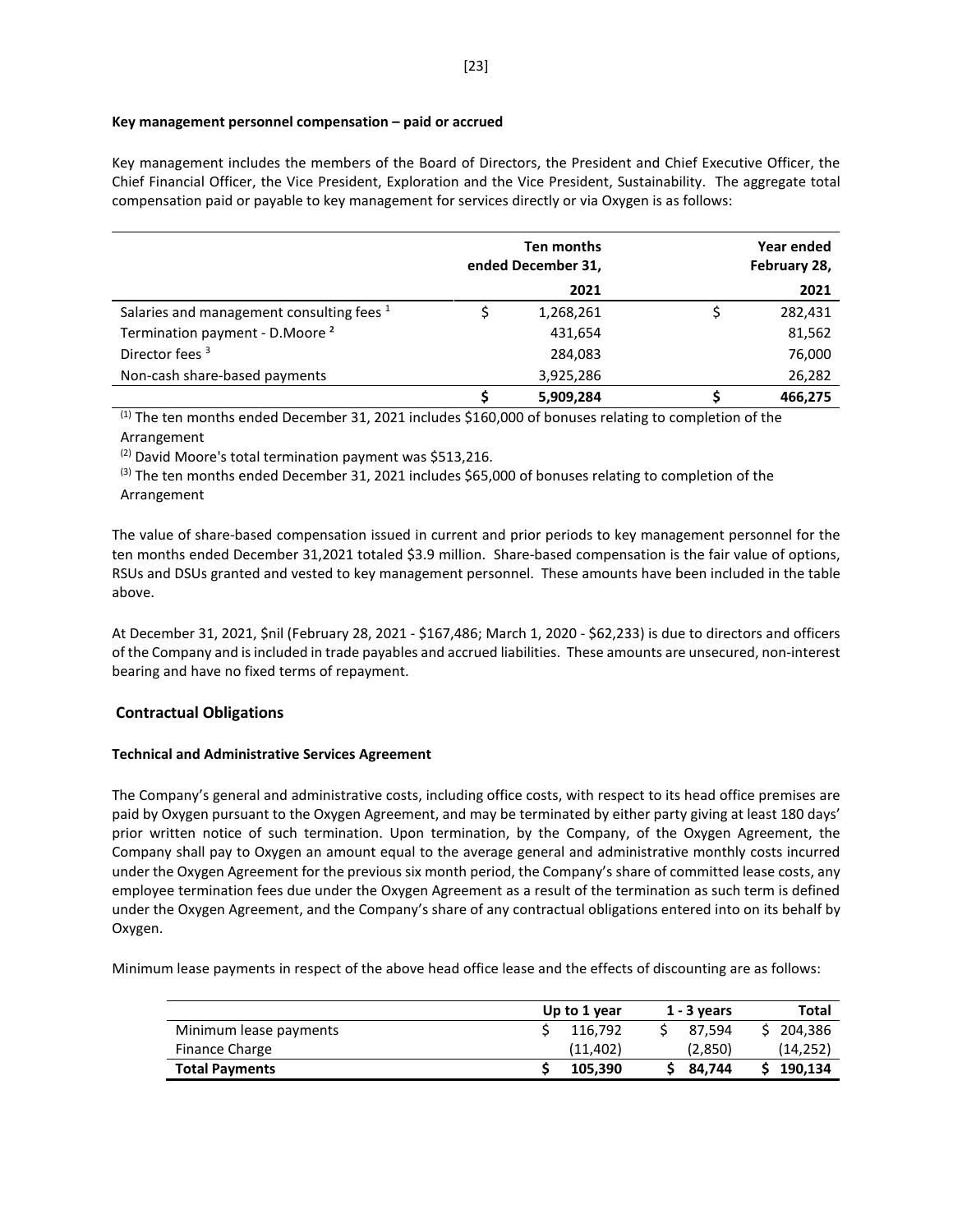### **Flow-Through Obligation**

As at December 31, 2021, the Company is committed to incur, on a best efforts basis, approximately \$19.6 million in connection with its December 2, 2021 flow-through offering by December 31, 2022. If the Company does not spend these funds in compliance with the Government of Canada flow-through regulations, it may be subject to litigation from various counterparties. The Company intends to fulfill its flow-through commitments within the given time constraints.

# **Off-Balance Sheet Arrangements**

The Company had no off-balance sheet arrangements as at December 31, 2021 or as at the date hereof.

# **Significant accounting judgments, estimates and assumptions**

The preparation of consolidated financial statements in conformity with IFRS requires management to make certain estimates, judgments and assumptions that affect the reported amounts of assets and liabilities at the date of the consolidated financial statements and the reported revenues and expenses during the year.

Although management uses historical experience and its best knowledge of the amount, events or actions to form the basis for judgments and estimates, actual results may differ from these estimates. Estimates and underlying assumptions are reviewed on an ongoing basis. Revisions to estimates are recognized in the period in which the estimates are revised and in any future periods affected.

The most significant accounts that require estimates as the basis for determining the stated amounts include the recoverability of exploration and evaluation assets, property, plant and equipment and the valuation of the investment in joint venture if indicators of impairment are identified and the valuation of share-based payments.

For the ten-months ended December 31, 2021 there were no indicators of impairment identified with respect to the Company's exploration and evaluation assets, property, plant and equipment and investment in joint venture requiring the estimation of a recoverable value.

In order to compute the fair value of share-based payments, the Company uses the Black-Scholes option pricing model which inherently requires management to make various estimates and assumptions in relation to the expected life of the award, expected volatility, risk-free rate and forfeiture rates. Changes in any of these inputs could cause a significant change in the share-based compensation expense charged in the statement of loss and to equity reserves in a given period. Key assumptions with respect to the valuation of share-based payments is disclosed in Note 11 to the audited consolidated financial statements for the ten months ended December 31, 2021.

Critical judgments exercised in applying accounting policies that have the most significant effect on the amounts recognized in the consolidated financial statements are as follows:

i) Going concern

Management has determined that the Company will be able to continue as a going concern for the next twelve months.

ii) Exploration and Evaluation Assets

The application of the Company's accounting policy for exploration and evaluation assets and expenditures requires judgment to determine whether future economic benefits are likely, from either future exploitation or sale, or whether activities have not reached a stage that permits a reasonable assessment of the existence of reserves.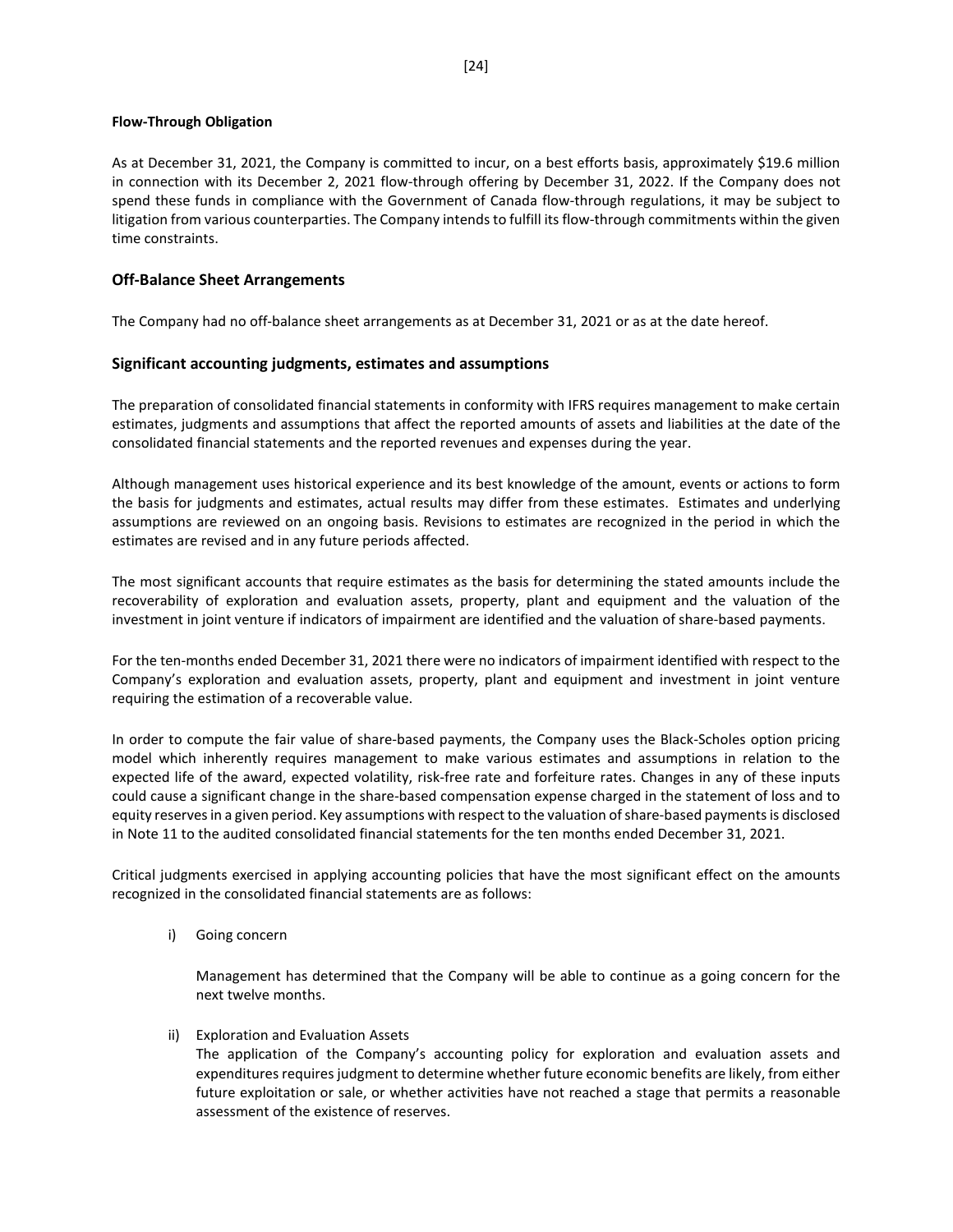Resource exploration is a speculative business and involves a high degree of risk. There is no certainty that the expenditures made by the Company in the exploration of its property interests will result in discoveries of commercial quantities of minerals. Exploration for mineral deposits involves risks which even a combination of professional evaluation and management experience may not eliminate. Significant expenditures are required to locate and estimate ore reserves, and further the development of a property. Capital expenditures to bring a property to a commercial production stage are also significant. There is no assurance the Company has, or will have, commercially viable ore bodies and there is no assurance that the Company will be able to arrange sufficient financing to bring ore bodies into production.

For the ten months ended December 31, 2021 and the year ended February 28, 2021, there were no indicators of impairment on the Company's exploration and evaluation assets.

iii) Joint arrangements

Judgement is required to determine when the Company has joint control over an arrangement, which requires an assessment of the relevant activities and when the decisions in relation to those activities require unanimous consent. Judgment is also required to classify a joint arrangement. Classifying the arrangement requires the Company to assess their rights and obligations arising from the arrangement including whether the arrangement is structured through a separate vehicle, in which case, judgment is also required to assess the rights and obligations arising from the legal form of the separate vehicle, terms of the contractual arrangement, and other relevant facts and circumstances. This assessment often requires significant judgment, and a different conclusion on joint control and whether the arrangement is a joint operation or a joint venture, may materially impact the accounting. Management has assessed the investment in partnership as a joint venture.

iv) Accounting for acquisitions Judgement is required in assessing whether an acquisition is a business combination or the acquisition of assets, in assessing the acquiror and in allocating the purchase price paid to mineral property interests acquired.

The Company considered the impact of the COVID-19 pandemic on the significant judgments and estimates made in these consolidated financial statements and determined that the effects of COVID-19 did not have a material impact on the estimates and judgments applied for the ten months ended December 31, 2021.

### **Financial instruments**

The Company's financial instruments consists of cash, short term investments, receivables, deposits, trade payables and term-loan payable, with the carrying amounts presented in the statement of financial position approximating their respective fair values because of their relatively short-term nature on the instruments.

There are three levels of the fair value hierarchy as follows:

- Level 1: Values based on unadjusted quoted prices in active markets that are accessible at the measurement date for identical unrestricted assets or liabilities.
- Level 2: Values based on quoted prices in markets that are not active or model inputs that are observable either directly or indirectly for substantially the full term of the asset or liability.
- Level 3: Values based on prices or valuation techniques that require inputs that are both unobservable and significant to the overall fair value measurement.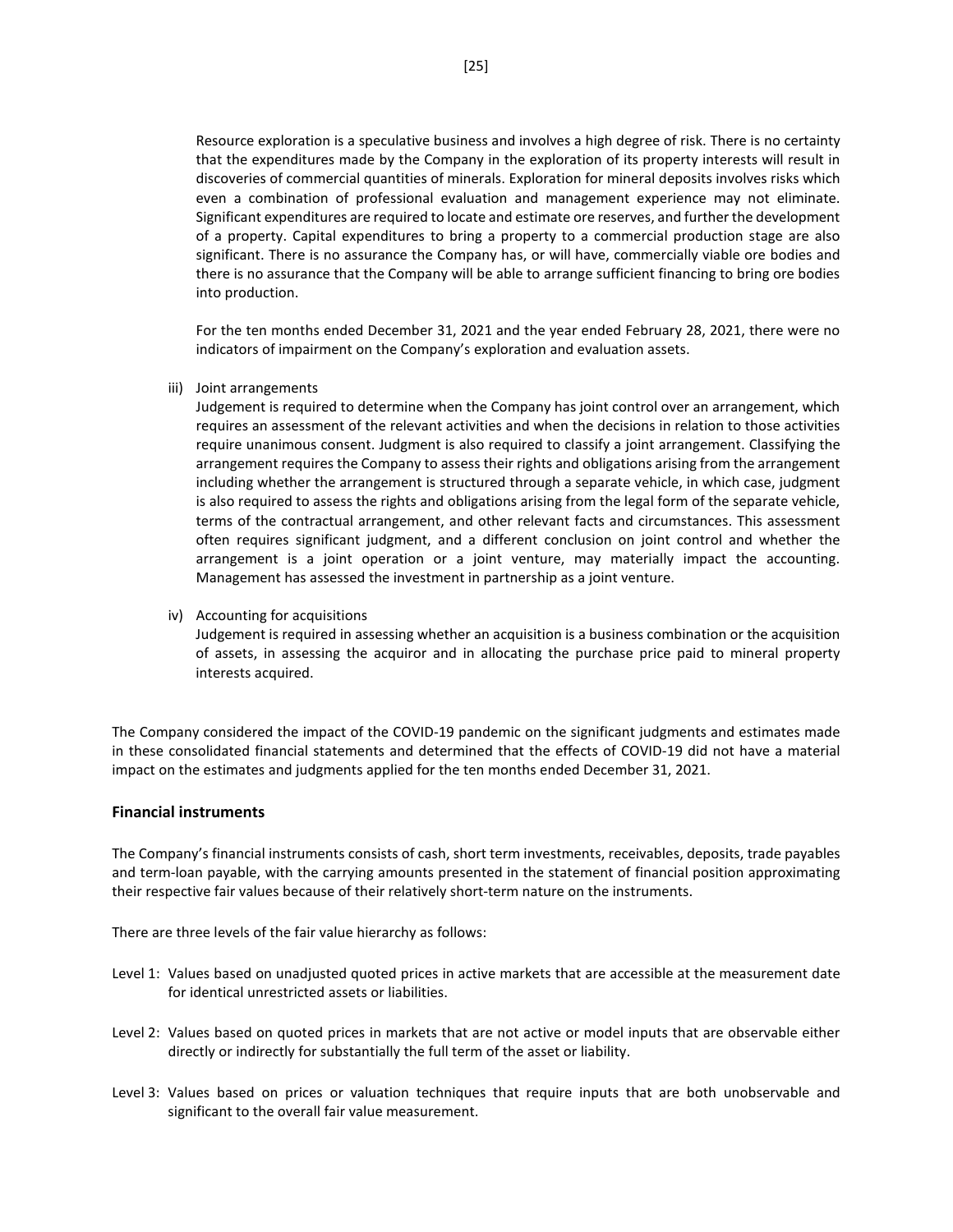The Company does not have any financial instrument assets or liabilities measured and recognized in the statement of financial position at fair value.

The Company is exposed in varying degrees to a variety of financial instrument related risks. The Board approves and monitors the risk management processes, inclusive of documented investment policies, counterparty limits, and controlling and reporting structures. The type of risk exposure and the way in which such exposure is managed is summarized as follows:

### *Credit risk*

Credit risk is the risk that one party to a financial instrument will fail to discharge an obligation and cause the other party to incur a financial loss. The Company is exposed to credit risk is on its cash, short-term investments, receivables and deposits. The majority of cash and short-term investments is deposited in bank accounts at a major bank in Canada for which there is low credit risk. As most of the Company's cash and cash equivalents are held by one bank there is a concentration of credit risk. This risk is managed by using a major bank that is a high credit quality financial institution as determined by rating agencies.

The Company is also exposed to credit risk with respect to receivables and deposits. To reduce credit risk, the Company regularly reviews the collectability of its amounts receivable and establishes an allowance based on its best estimate of potentially uncollectible amounts. The Company historically has not had difficulty collecting its amounts receivable and has no provision for credit loss recorded at either December 31, 2021 or February 28, 2021. The Company's deposits are with the government or financial institutions for reclamation and with a related party for which credit risk is assessed as low.

# *Liquidity risk*

Liquidity risk is the risk that the Company will not be able to meet its financial obligations as they fall due. The Company has a planning and budgeting process in place to help determine the funds required to support the Company's normal operating requirements on an ongoing basis. The Company aims to have sufficient funds to meet its short-term business requirements, taking into account its anticipated cash flows from its ability to raise equity capital or borrowings sufficient funds and its holdings of cash and cash equivalents.

The Company's cash and short-term investments are liquid and available to meet the Company's ongoing obligations. The contractual maturities of the Company's trade payables and accrued liabilities are less than one year and the contractual maturities of the Company's lease obligations are disclosed above.

The Company's term loan is in relation to the Canadian government's COVID-19 financial assistance program. The loan is due on December 25, 2025. The loan is interest free until December 31, 2022 and bears interest at 5% per annum thereafter. If at least 75% of the loan principal is paid on or before December 31, 2022, the balance of the loan will be forgiven.

### *Interest rate risk*

Interest rate risk is the risk that the fair value of future cash flows of a financial instrument will fluctuate because of changes in market interest rates. The Company is primarily exposed to interest rate risk with respect to interest earned on cash. Based on the cash balance at December 31, 2021, a 1% increase in interest rates at December 31, 2021 would have decreased net loss by approximately \$0.2 million.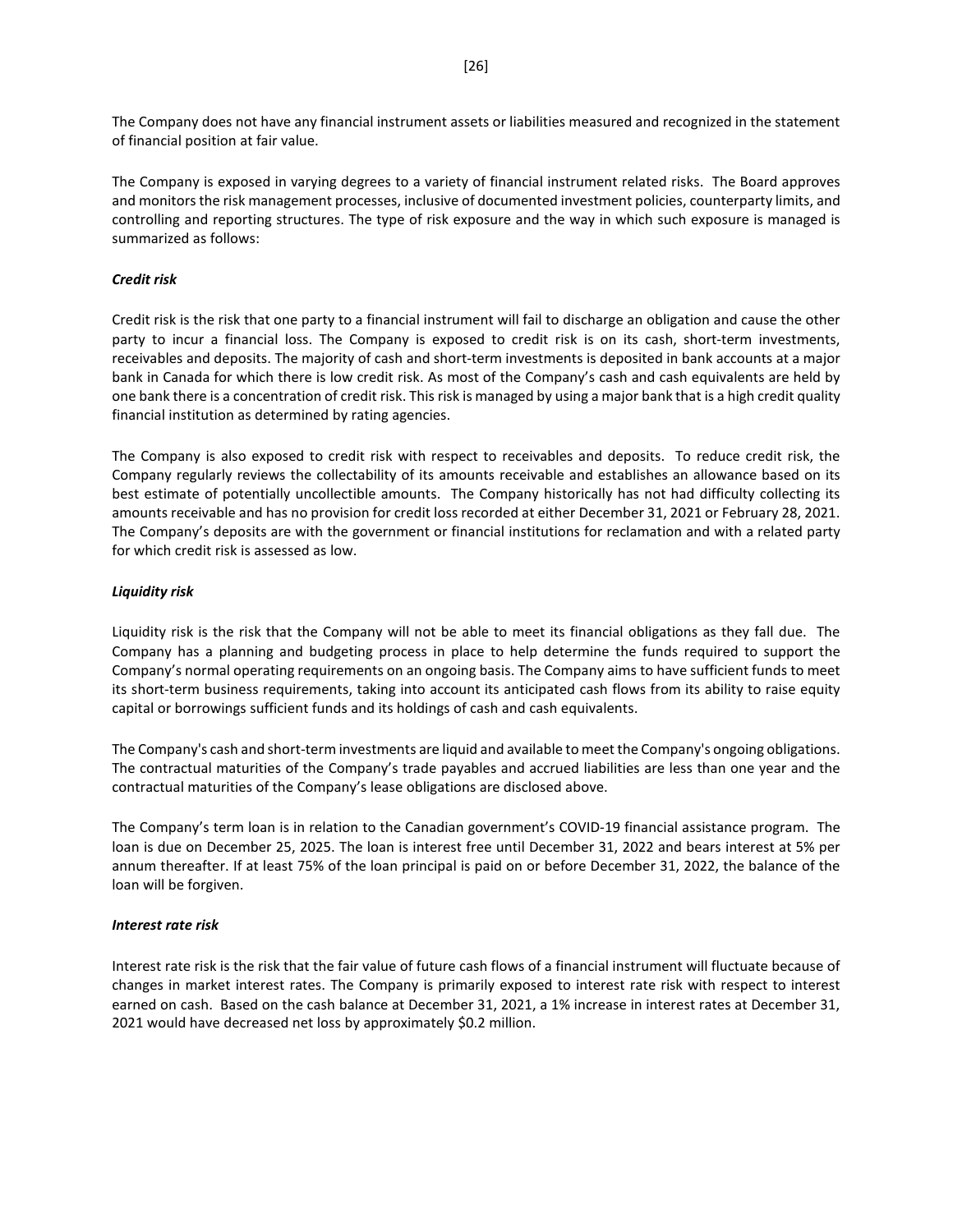# *Capital Management*

The Company's policy is, if permitted by market conditions, to maintain a strong capital base so as to support investor and creditor confidence and support future development of the business. The capital structure of the Company consists of equity, comprising share capital and reserves net of accumulated deficit. The Company's objectives when managing capital are to safeguard the Company's ability to continue as a going concern, so that it can continue to explore its mineral property interests and continue its operations for the benefit of its shareholders. There were no changes in the Company's approach to capital management during the period. The Company is not subject to any externally imposed capital requirements.

# **Legal Matters**

NorthWest is not currently and was not at any time during the fiscal period ended December 31, 2021, party to, nor has any of its property interests been the subject of, any material legal proceedings or regulatory actions.

# **Subsequent Events Not Otherwise Described Herein**

Other than disclosed above, the following items of significance occurred after December 31, 2021:

### **Share Capital Transactions**

- a) Subsequent to December 31, 2021, 215,000 unvested stock options with a weighted average exercise price of \$0.88, and 75,000 unvested RSUs were forfeited due to employee departures.
- b) Subsequent to December 31, 2021, 475,000 stock options were exercised for gross proceeds of \$153,300.
- c) Subsequent to December 31, 2021, 552,446 warrants were exercised for gross proceeds of \$287,272.
- d) On March 14, 2022 the Company granted 400,000 stock options with an exercise price of \$0.80 to a Director of the Company. The stock options vest immediately and expire after 5 years.
- e) On January 16, 2022, 14,594 warrants with an exercise price of \$0.52 expired unexercised.
- f) On March 5, 2022, 361,200 vested stock options with a weighted average exercise price of \$1.13 expired unexercised.

### **OK option agreement**

On March 11, 2022 the Company announced that it had received 267,159 common shares with a fair value of \$0.3 million from Alpha Copper Corp ("Alpha"), a CSE-listed company, representing the first payment under a property option agreement dated January 13, 2022 among Eastfield Resources Ltd., Alpha and the Company (the "Option Agreement").

Pursuant to the terms of the Option Agreement, Alpha may acquire a 100% interest in the OK project, subject to 2% NSR royalty to be retained by the Company, by issuing the following additional common shares and incurring the following expenditures:

- 1. Issuing common shares with a value of \$0.5 million on or before the date which is 12 months from the closing date;
- 2. Issuing common shares with a value of \$0.8 million on or before the date which is 24 months from the closing date;
- 3. Issuing additional common shares such that NorthWest holds a 10% interest in Alpha on or before the date which is 36 months from the closing date; and
- 4. Incurring staged expenditures of not less than \$5 million on or before the date which is 36 months from the closing date.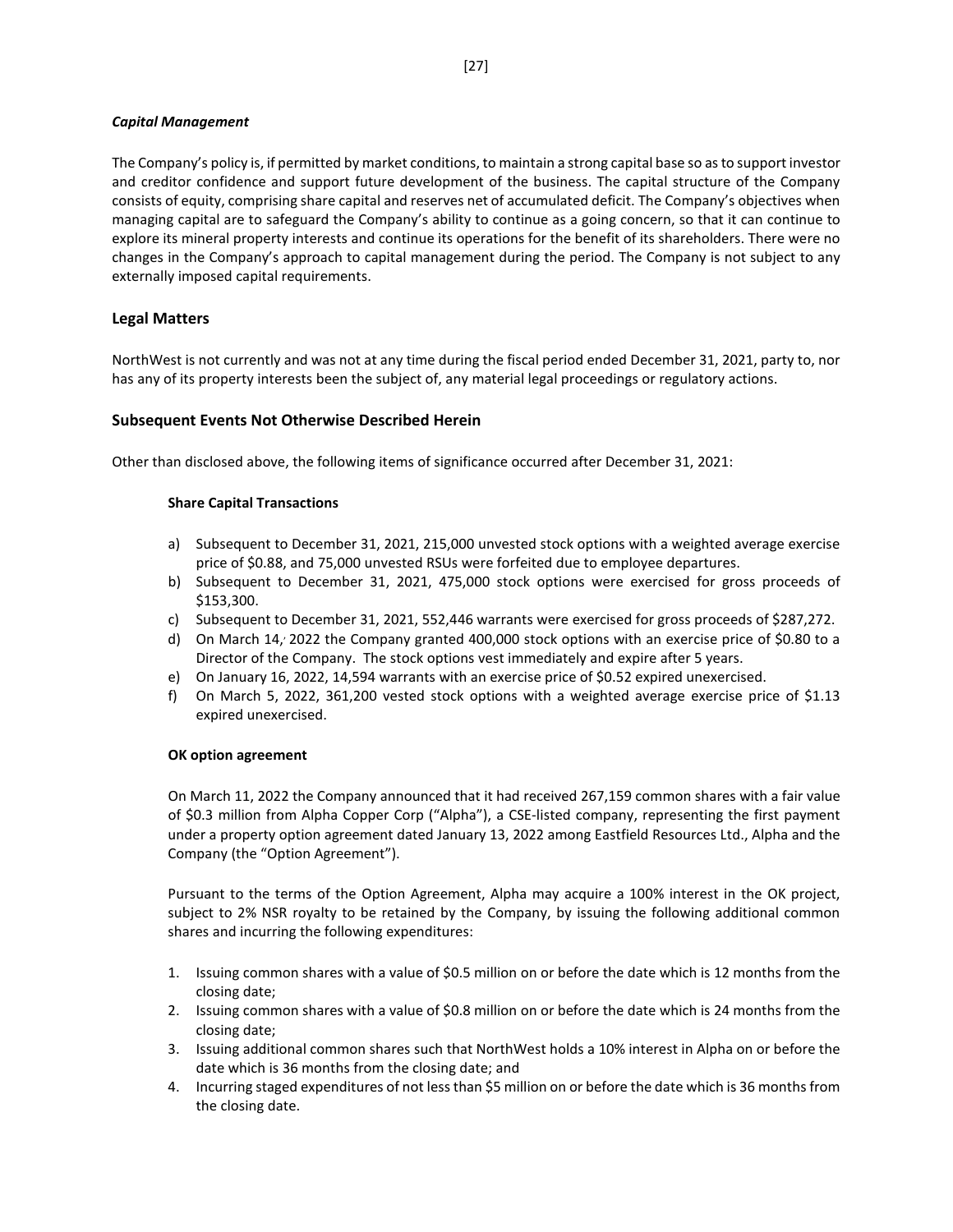The issuance of the next \$0.5 million in common shares and the first \$0.5 million in expenditures are obligations of Alpha pursuant to the Option Agreement. The NSR Royalty will entitle the Company to a 2% royalty on the sale of all ores, doré, concentrates, metals, minerals and mineral by-products that are produced or extracted by or on behalf of Alpha from the Property, which may be bought down by Alpha by one half with a cash payment of \$1 million.

# **Business Risks and Uncertainties**

Additional information on risks and uncertainties related to NorthWest's business is provided in the Company's Annual Information Form dated April 14, 2022 under the heading "Risk Factors". The Annual Information Form is available under the Company's profile on SEDAR at www.sedar.com.

# **Management's Responsibility for the Financial Statements**

The preparation and presentation of the accompanying Annual Financial Statements, MD&A and all financial information in the Annual Financial Statements are the responsibility of management and have been approved by the Board following the report and recommendation of the Audit Committee. The financial statements have been prepared in accordance with IFRS. Financial statements by nature are not precise since they include amounts based upon estimates and judgments. When alternative treatments exist, management has chosen those it deems to be the most appropriate in the circumstances.

# **Disclosure Controls and Procedures and Internal Controls Over Financial Reporting**

Disclosure controls and procedures ("DC&P") are intended to provide reasonable assurance that information required to be disclosed is recorded, processed, summarized and reported within the time periods specified by securities regulations and that information required to be disclosed is accumulated and communicated to management. Internal controls over financial reporting ("ICFR") are intended to provide reasonable assurance regarding the reliability of financial reporting and the preparation of financial statements for external purpose in accordance with IFRS.

Venture Issuer companies are not required to provide representations in the annual filings relating to the establishment and maintenance of DC&P and ICFR, as defined in National Instrument 52-109, *Certification of Disclosure in Issuers' Annual and Interim Filings* ("NI 52-109"). In particular, the CEO and CFO certifying officers do not make any representations relating to the establishment and maintenance of (a) controls and other procedures designed to provide reasonable assurance that information required to be disclosed by the issuer in its annual filings or other reports filed or submitted under securities legislation is recorded, processed, summarized and reported within the time periods specified in securities legislation, and (b) a process to provide reasonable assurance regarding the reliability of financial reporting and the preparation of financial statements for external purposes in accordance with IFRS. The issuer's certifying officers are responsible for ensuring that processes are in place to provide them with sufficient knowledge to support the representations they are making in their certificates regarding the absence of misrepresentations and fair disclosure of financial information. Investors should be aware that inherent limitations on the ability of certifying officers of a Venture Issuer (as defined in NI 52-109) to design and implement on a cost effective basis DC&P and ICFR as defined in NI 52-109 may result in additional risks to the quality, reliability, transparency and timeliness of annual filings and other reports provided under securities legislation.

# **Controls and Procedures**

In connection with NI 52-109 the CEO and CFO of the Company have filed a Venture Issuer Basic Certificate with respect to the financial information contained in the Annual Financial Statements and respective accompanying MD&A as at December 31, 2021 (together the "Annual Filings").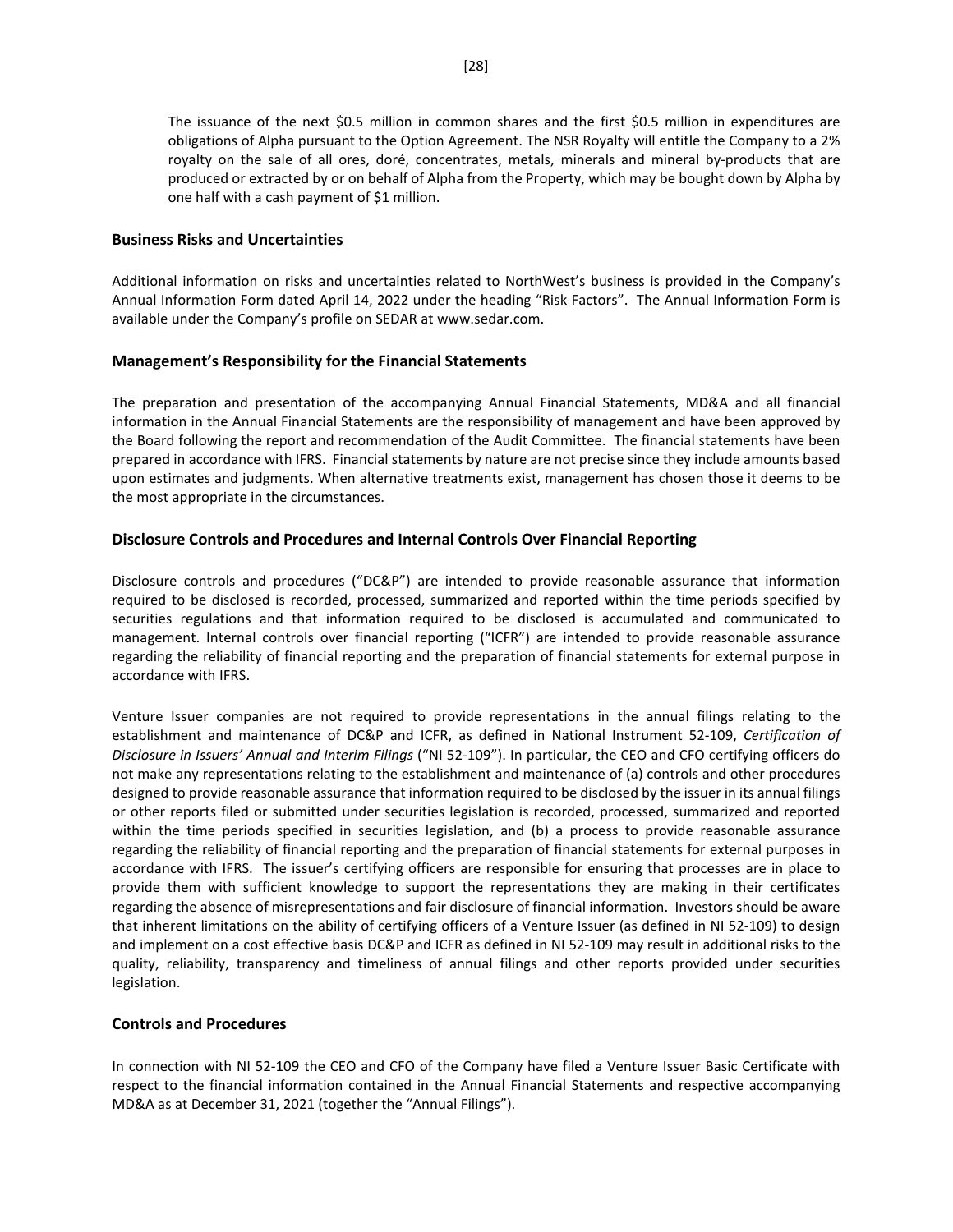In contrast to the certificate under NI 52-109, the Venture Issuer Basic Certificate does not include representations relating to the establishment and maintenance of disclosure controls and procedures and internal control over financial reporting, as defined in NI 52-109. For further information, the reader should refer to the Venture Issuer Basic Certificates filed by the Company with the Annual Filings on SEDAR at www.sedar.com.

# **Scientific and Technical Disclosure**

The Company's material properties for the purposes of applicable Canadian securities laws are the Stardust and Kwanika Projects. Unless otherwise indicated, NorthWest has prepared the technical information in this MD&A ("Technical Information") based on information contained in the following technical reports:

"NI 43-101 Technical Report for the Kwanika Project Resource Estimate Update 2019," dated April 17, 2019, filed under the Company's SEDAR profile at [www.sedar.com](http://www.sedar.com/) (the "Kwanika Technical Report").

"Stardust Project Updated Mineral Resource Estimate NI 43-101 Technical Report", dated May 17, 2021, filed under the Company's SEDAR profile a[t www.sedar.com](http://www.sedar.com/) (the "Stardust Technical Report").

The Technical Information was also based on information contained in news releases (available under NorthWest and Sun Metals' company profiles on SEDAR at www.sedar.com). These news releases are each intended to be read as a whole, and sections should not be read or relied upon out of context. The Technical Information is subject to the assumptions and qualifications contained in those news releases.

Certain of our news releases were in part prepared by or under the supervision of an independent QP. Readers are encouraged to review the full text of the news releases which qualifies the Technical Information. Readers are advised that mineral resources that are not mineral reserves do not have demonstrated economic viability. Mineral resource estimates relating to Stardust and Kwanika are only estimates and no assurance can be given that any particular level of recovery of minerals will be realized or that an identified mineral resource will ever qualify as a commercially mineable or viable deposit which can be legally and economically exploited.

Although there has been no economic analysis summarized in this MD&A, readers are cautioned that the Kwanika Technical Report and Stardust Technical Report are preliminary in nature and includes Inferred and Indicated mineral resources that are considered too speculative geologically to have the economic considerations applied to them that would enable them to be categorized as mineral reserves, and there is no certainty that this will indeed occur. Further studies, including engineering and economics, are required (typically as a Feasibility Study) with regards to infrastructure and operational methodologies. Ian Neill, P.Geo, NorthWest's VP of Exploration, is the Company's QP for the purposes of NI 43-101, and has reviewed and approved that the scientific or technical information contained in this MD&A related to the Kwanika Technical Report and the Stardust Technical Report, is consistent with that provided by the QPs responsible for preparing the Kwanika Technical Report and Stardust Technical Report, and has reviewed, verified and approved the technical data disclosed in this document relating to those projects in which the Company holds an interest. Mr. Neill has consented to the inclusion of the Technical Information in the form and context in which it appears in this MD&A.

### **Cautionary Notes Regarding Forward-Looking Statements**

This MD&A contains "forward-looking information" and "forward-looking statements" within the meaning of applicable securities laws, which include, but are not limited to, statements or information concerning; the completion and timing of technical reports; the timing and availability of refunds related to various tax credits; future financial or operating performance of NorthWest and its business, operations, properties and the future price of copper, zinc, gold, silver and other metal prices; the potential quantity and/or grade of minerals; the potential size of a mineralized zone or potential expansion of mineralization; proposed exploration and development of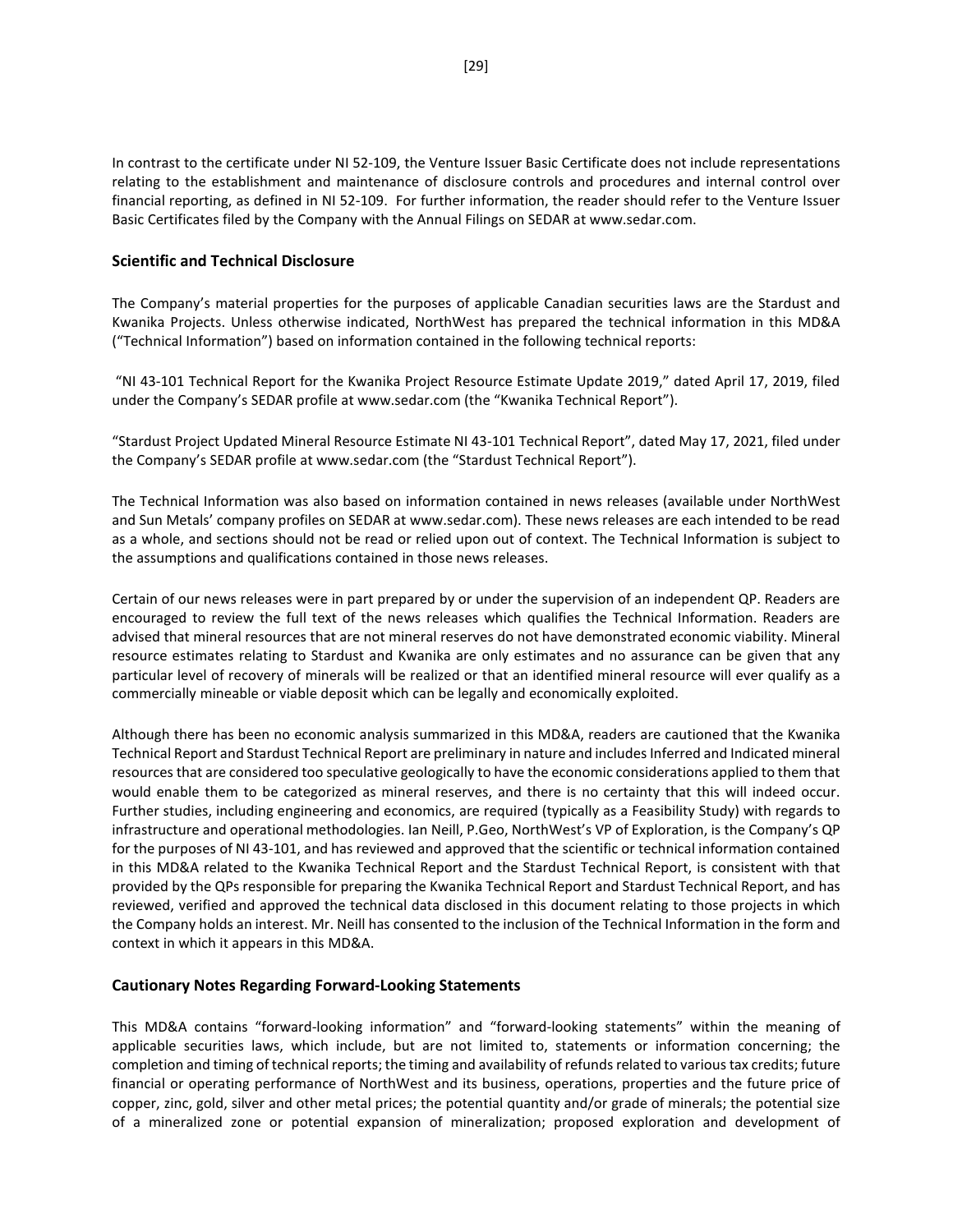NorthWest's exploration property interests including potential size of budget and type of exploration being conducted; the timing and amount of estimated future production, costs of production and mine life of the various mineral projects of NorthWest; the interpretation and actual results of historical production and drill results at certain of our exploration properties, and the reliance on technical information provided by third parties; the timing and amount of estimated capital, operating and exploration expenditures, costs and timing of the development of new deposits and of future exploration, acquisition and development activities, estimated exploration budgets and timing of expenditures and community relations activities, requirements for additional capital; government regulation of exploration and mining operations; environmental risks and reclamation expenses, other claims or existing, pending or threatened litigation or other proceedings; title disputes; the ability to maintain exploration licenses for its properties in accordance with the requirements of applicable mining laws in Canada; limitations of insurance coverage, future issuances of common shares to satisfy obligations under any option and earn-in agreements or the acquisition of exploration properties and the timing and possible outcome of regulatory and permitting matters; the potential impact of the COVID-19 pandemic on the Company and its operations; and any other statement that may predict, forecast, indicate or imply future plans, intentions, levels of activity, results, performance or achievements, and involve known and unknown risks, uncertainties and other factors which may cause the actual plans, intentions, activities, results, performance or achievements of NorthWest to be materially different from any future plans, intentions, activities, results, performance or achievements expressed or implied by such forward-looking statements and information. Except for statements of historical fact, information contained herein or incorporated by reference herein constitutes forward-looking statements and forward-looking information. Often, but not always, forward-looking statements and forward-looking information can be identified by the use of words such as "plans", "expects", "is expected", "budget", "scheduled", "estimates", "forecasts", "intends", "anticipates", "will", "projects", or "believes" or variations (including negative variations) of such words and phrases, or statements that certain actions, events, results or conditions "may", "could", "would", "might" or "will" be taken, occur or be achieved.

Forward-looking statements and forward-looking information are not guarantees of future performance and are based upon a number of estimates and assumptions of management at the date the statements are made including among other things, assumptions about future prices of copper, zinc, gold, silver, and other metal prices, changes in the worldwide price of other commodities such as coal, fuel and electricity fluctuations in resource prices, currency exchange rates and interest rates, favourable operating conditions, political stability, obtaining governmental approvals and financing on time, obtaining renewals for existing licenses and permits and obtaining required licenses and permits, labour stability, stability in market conditions, stability of relationship with joint venture partners, availability of equipment, accuracy of any mineral resources and mineral reserves, anticipated costs and expenditures, , assumptions about the effect of the COVID-19 pandemic and our ability to achieve our goals. While we consider these assumptions to be reasonable, the assumptions are inherently subject to significant business, social, economic, political, regulatory, competitive and other risks and uncertainties, contingencies and other factors that could cause actual performance, achievements, actions, events, results or conditions to be materially different from those projected in the forward-looking statements and forward-looking information. Many assumptions are based on factors and events that are not within the control of NorthWest and there is no assurance they will prove to be correct.

Furthermore, such forward-looking statements and forward-looking information involve known and unknown risks, uncertainties and other factors which may cause the actual results, performance or achievements of the Company to be materially different from any future results, performance or achievements expressed or implied by such forward-looking statements or forward-looking information. Such factors include, among others; risks with respect to meeting applicable tax credit criteria; risks related to joint venture partners; continued availability of applicable tax credit programs; general business, economic, competitive, political, regulatory and social uncertainties; disruptions or changes in the credit or securities markets and market fluctuations in prices for the Company's' securities; judgement of management when exercising discretion in their use of proceeds from a financing; potential dilution of common share voting power or earnings per common share as a result of the exercise of incentive stock options, future financings or future acquisitions financed by the issuance of equity; discrepancies between actual and estimated mineral reserves and resources; the Company is an exploration and development stage company with no history of pre-tax profit and no income from its operations and there can be no assurance that the Company's